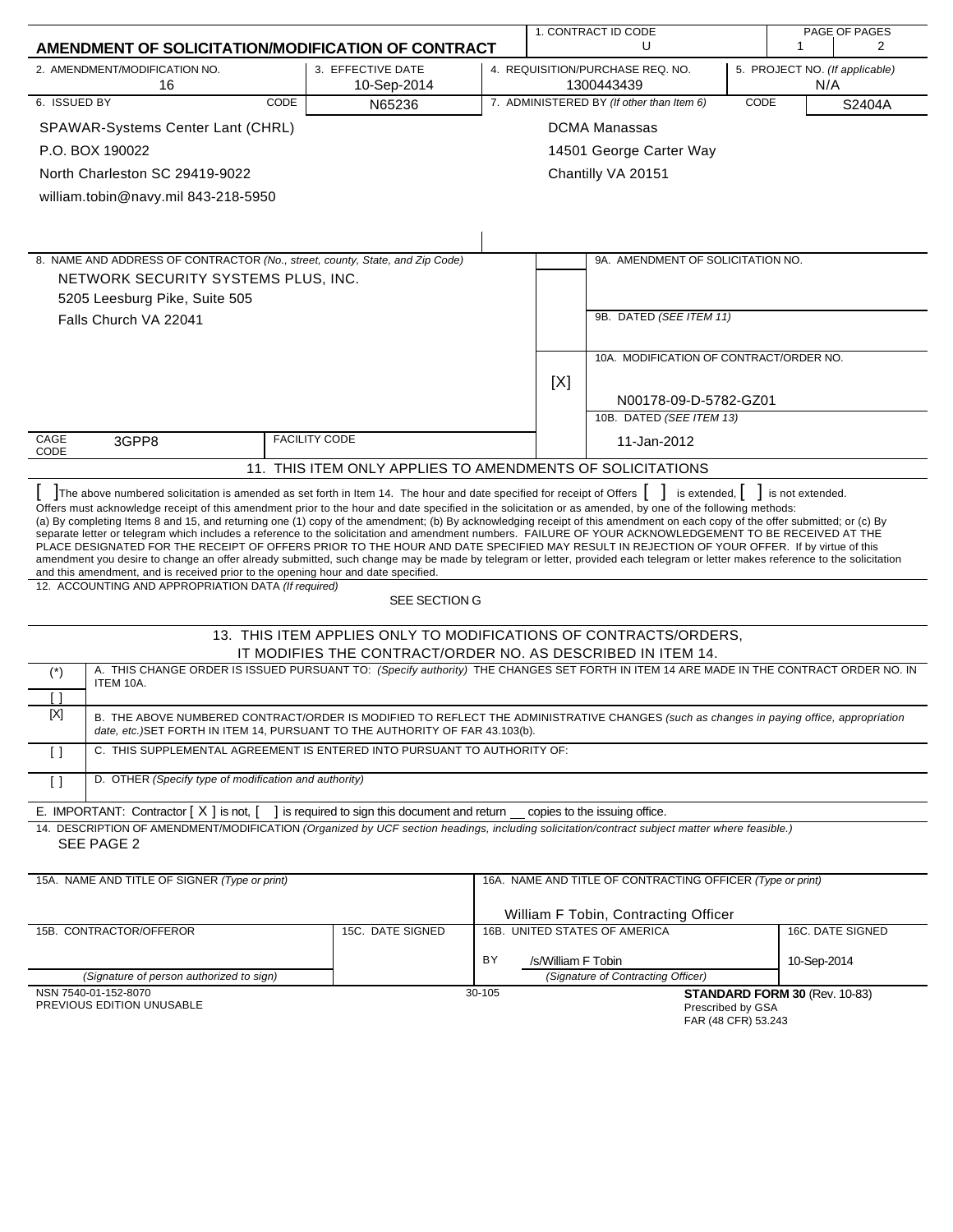| I CONTRACT NO.        | ORDER<br>: NO.<br><b>IVERY</b><br>DELI | AMENDMENT/MODIFICATION NO. | <b>PAGE</b> | ' FINAL |
|-----------------------|----------------------------------------|----------------------------|-------------|---------|
| N00178-09-D-5<br>5782 | GZ01                                   | . U                        | 2 of 2      |         |

### **GENERAL INFORMATION**

The purpose of this modification is to correct the dollar amount for ACRN AT... Accordingly, said Task Order is modified as follows: A conformed copy of this Task Order is attached to this modification for informational purposes only.

The Line of Accounting information is hereby changed as follows:

The total amount of funds obligated to the task is hereby increased from \$6,645,178.07 by \$100.00 to \$6,645,278.07.

| <b>CLIN/SLIN</b> | Type Of Fund | From $(\$)$ | By()   | To $($ )    |
|------------------|--------------|-------------|--------|-------------|
| 400403           | O&MN,N       | 170,045.28  | 100.00 | 170, 145.28 |

The total value of the order is hereby increased from \$32,964,438.00 by \$0.00 to \$32,964,438.00.

The Period of Performance of the following line items is hereby changed as follows:

CLIN/SLIN From To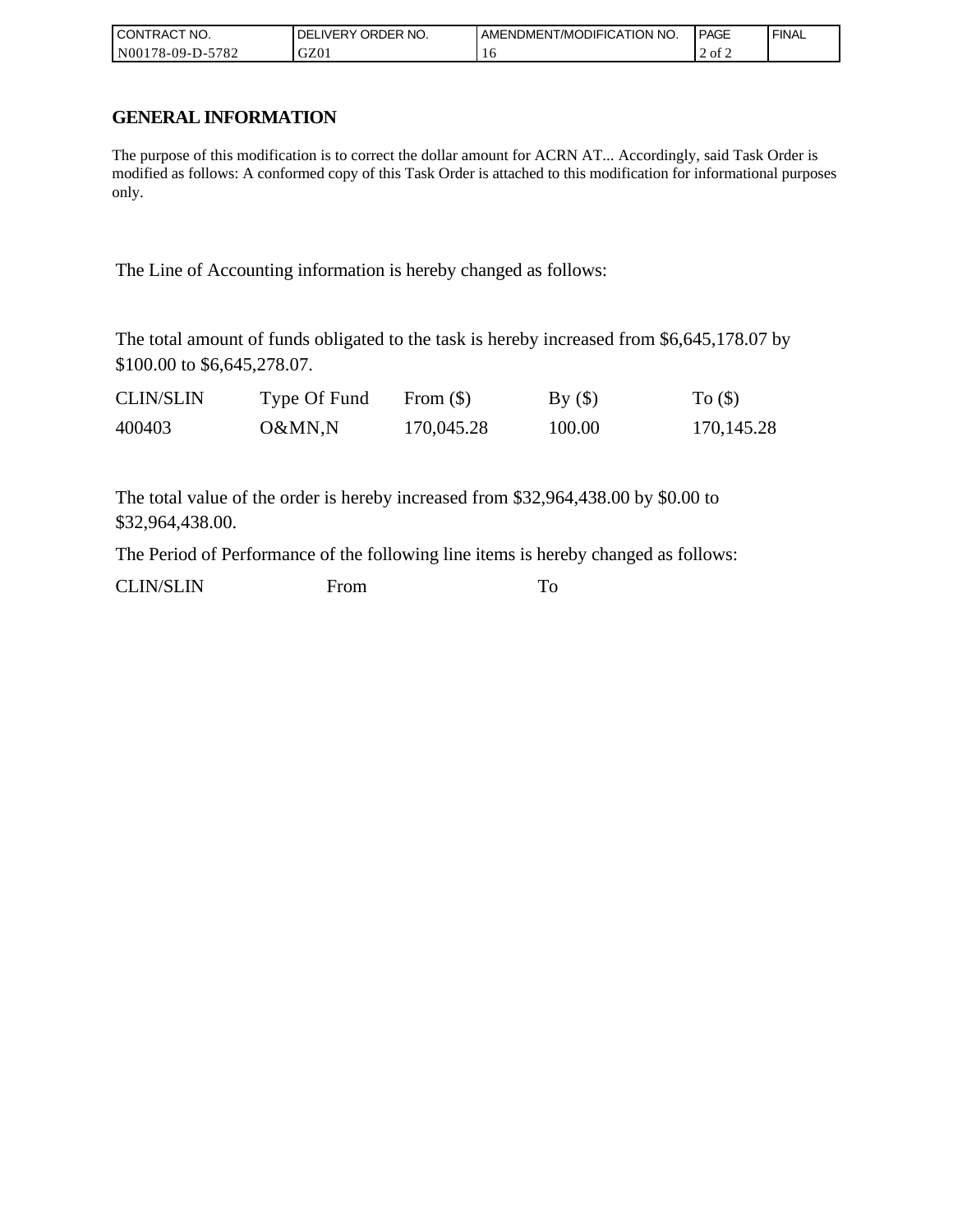| <b>ITRACT NO.</b><br>LCON <sup>-</sup>                  | ORDER NO.<br><b>IVERY</b><br>DF | ODIFICATION NO.<br>AMEND<br>∋MEN<br>'/MC | PAGE      | <b>FINAL</b> |
|---------------------------------------------------------|---------------------------------|------------------------------------------|-----------|--------------|
| 5707<br>N00<br>$.8 - 09 - \Gamma$<br>--<br>$'$ 0 $\sim$ | GZ0                             | 1 U                                      | ОI<br>. ب |              |

# **SECTION B SUPPLIES OR SERVICES AND PRICES**

```
For Cost Type Items:
```

|      |     | CONTRACT NO.<br>N00178-09-D-5782                           | DELIVERY ORDER NO.<br>GZ01 |          | AMENDMENT/MODIFICATION NO.<br>16              |           | <b>PAGE</b><br><b>FIN</b><br>1 of 33 |
|------|-----|------------------------------------------------------------|----------------------------|----------|-----------------------------------------------|-----------|--------------------------------------|
|      |     | <b>SECTION B SUPPLIES OR SERVICES AND PRICES</b>           |                            |          |                                               |           |                                      |
|      |     | CLIN - SUPPLIES OR SERVICES                                |                            |          |                                               |           |                                      |
|      |     | For Cost Type Items:                                       |                            |          |                                               |           |                                      |
| Item | PSC | Supplies/Services                                          |                            |          | Qty Unit Est. Cost                            | Fixed Fee | <b>CPFF</b>                          |
| 4001 |     | R425 IA Support (Fund Type - TBD)                          |                            | $1.0$ lo | $$7,328,169.00$ $$319,542.00$ $$7,647,711.00$ |           |                                      |
|      |     | 400101 R425 ACRN:AA PR 1300239279 (Fund Type -<br>OTHER)   |                            |          |                                               |           |                                      |
|      |     | 400102 R425 ACRN:AB PR 1300286595 (Fund Type -<br>OTHER)   |                            |          |                                               |           |                                      |
| 4002 |     | R425 IA Support (Fund Type - TBD)                          |                            | $1.0$ lo | $$7,498,166.00$ $$366,636.00$ $$7,864,802.00$ |           |                                      |
|      |     | 400201 R425 ACRN: AC PR: 1300298860 (Fund Type -<br>OTHER) |                            |          |                                               |           |                                      |
|      |     | 400202 R425 ACRN: AF PR: 1300319971 (Fund Type -<br>OTHER) |                            |          |                                               |           |                                      |
|      |     | 400203 R425 ACRN: AE PR: 1300332147 (Fund Type -<br>OTHER) |                            |          |                                               |           |                                      |
|      |     | 400204 R425 ACRN: AG PR: 1300354996 (Fund Type -<br>OTHER) |                            |          |                                               |           |                                      |
|      |     | 400205 R425 ACRN: AH PR: 1300354996 (Fund Type -<br>OTHER) |                            |          |                                               |           |                                      |
| 4003 |     | R425 IA Support (Fund Type - TBD)                          |                            | $1.0$ lo | $$7,672,265.00$ $$333,893.00$ $$8,006,158.00$ |           |                                      |
|      |     | 400301 R425 ACRN: AJ PR: 1300373150 (Fund Type -<br>OTHER) |                            |          |                                               |           |                                      |
|      |     | 400302 R425 ACRN: AK PR: 1300373150 (Fund Type -<br>OTHER) |                            |          |                                               |           |                                      |
|      |     | 400303 R425 ACRN: AJ PR: 1300373150 (Fund Type -<br>OTHER) |                            |          |                                               |           |                                      |
|      |     | 400304 R425 ACRN: AM PR: 1300394554 (Fund Type -<br>OTHER) |                            |          |                                               |           |                                      |
|      |     | 400305 R425 ACRN AN PR 1300415544 (O&MN, N)                |                            |          |                                               |           |                                      |
|      |     | 400306 R425 ACRN AP PR 1300436371 (O&MN, N)                |                            |          |                                               |           |                                      |
|      |     | 400307 R425 ACRN AQ PR 1300436371 (O&MN, N)                |                            |          |                                               |           |                                      |
| 4004 |     | R425 IA Support (Fund Type - TBD)                          |                            | $1.0$ lo | $$7,850,571.00$ $$341,316.00$ $$8,191,887.00$ |           |                                      |
|      |     | 400401 R425 ACRN AR PR1300443439 (O&MN, N)                 |                            |          |                                               |           |                                      |
|      |     | 400402 R425 ACRN AS PR1300443439 (O&MN, N)                 |                            |          |                                               |           |                                      |
|      |     | 400403 R425 ACRN AT PR1300443439 (O&MN, N)                 |                            |          |                                               |           |                                      |
| 4005 |     | R425 IA Support (Fund Type - TBD)                          |                            | $1.0$ lo | $$8,033,188.00$ $$348,911.00$ $$8,382,099.00$ |           |                                      |
|      |     | Option                                                     |                            |          |                                               |           |                                      |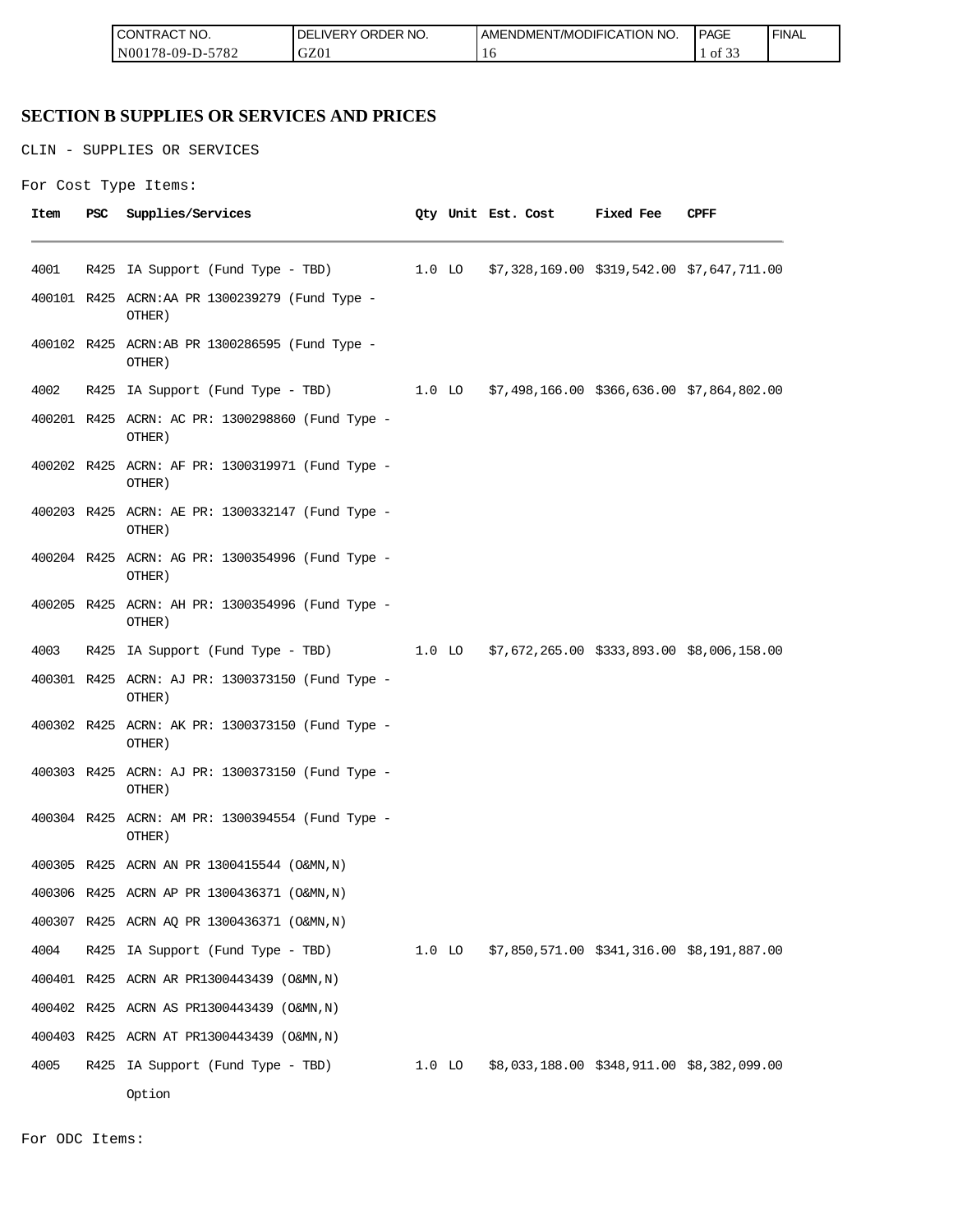| CT NO.<br><b>CONTRACT</b>                                          | ORDER NO.<br>DE<br><b>NERY</b> | 'NO.<br>AMENDMENT/MODIFICATION | <b>PAGE</b>    | ' FINAL |
|--------------------------------------------------------------------|--------------------------------|--------------------------------|----------------|---------|
| 5700<br>N00178-09-I<br>$\overline{\phantom{a}}$<br>ے ہ<br>$-$<br>◡ | $\sim$<br>UZUI                 | 1 U                            | $\sim$<br>2 of |         |

| Item   | <b>PSC</b> | Supplies/Services                           | 0ty | Unit | Est. Cost    |
|--------|------------|---------------------------------------------|-----|------|--------------|
| 6001   | R425       | IA Support (Fund Type - TBD)                | 1.0 | LO   | \$313,470.00 |
| 600101 | R425       | ACRN: AB PR 1300286595 (Fund Type - OTHER)  |     |      |              |
| 6002   | R425       | IA Support (Fund Type - TBD)                | 1.0 | LO.  | \$313,470.00 |
| 600201 | R425       | ACRN: AC PR: 1300298860 (Fund Type - OTHER) |     |      |              |
| 600202 | R425       | ACRN: AH PR: 1300354996 (Fund Type - OTHER) |     |      |              |
| 6003   | R425       | IA Support (Fund Type - TBD)                | 1.0 | LO   | \$313,470.00 |
| 600301 | R425       | ACRN: AJ PR: 1300373150 (Fund Type - TBD)   |     |      |              |
| 600302 | R425       | ACRN: AP PR:1300436371 (O&MN, N)            |     |      |              |
| 6004   | R425       | IA Support (Fund Type - TBD)                | 1.0 | LO   | \$313,470.00 |
| 600401 | R425       | ACRN AS PR 1300443439 (O&MN, N)             |     |      |              |
| 6005   | R425       | IA Support (Fund Type - TBD)                | 1.0 | LO.  | \$313,470.00 |
|        |            | Option                                      |     |      |              |

#### 5252.216-9204 LEVEL OF EFFORT--FEE ADJUSTMENT FORMULA (MAR 1994)

(a) Subject to the provisions of the "Limitation of Cost" or "Limitation of Funds" clause (whichever is applicable to this contract), it is hereby understood and agreed that the fixed fee is based upon the Contractor providing the following number of staff-hours of direct labor, hereinafter referred to as X, at the estimated cost and during the term of this contract specified elsewhere herein:

[Contractor shall insert number of estimated direct labor staff hours]

Total Staff-Hours (X)\* Total Prime Staff-Hours Fixed Fee\*\* \*(inclusive of Prime and any proposed Subcontractor(s)) Base Period \_\_\_\_\_\_\_\_\_ \_\_\_\_\_\_\_\_\_ \_\_\_\_\_\_\_\_\_ Option 1 \_\_\_\_\_\_\_\_\_ \_\_\_\_\_\_\_\_\_ \_\_\_\_\_\_\_ Option 2 \_\_\_\_\_\_\_\_\_ \_\_\_\_\_\_\_\_\_ \_\_\_\_\_\_\_ Option 3  $\frac{1}{2}$   $\frac{1}{2}$   $\frac{1}{2}$   $\frac{1}{2}$   $\frac{1}{2}$   $\frac{1}{2}$   $\frac{1}{2}$   $\frac{1}{2}$   $\frac{1}{2}$   $\frac{1}{2}$   $\frac{1}{2}$   $\frac{1}{2}$   $\frac{1}{2}$   $\frac{1}{2}$   $\frac{1}{2}$   $\frac{1}{2}$   $\frac{1}{2}$   $\frac{1}{2}$   $\frac{1}{2}$   $\frac{1}{2}$   $\frac{1}{2}$   $\$ Option 4  $_{------}$ \*\*Contractor is to identify basis for fixed fee amount: \_\_\_ Prime Hours Only \_\_\_\_ Total Staff-Hours

The Contractor agrees to provide the total level of effort specified above in performance of work described in Sections "B" and "C" of this contract.

(b) Of the total staff-hours of direct labor set forth above, it is estimated that \_\_ staff-hours are competitive time (uncompensated overtime). Competitive time (uncompensated overtime) is defined as hours provided by personnel in excess of 40 hours per week without additional compensation for such excess work. All other effort is defined as compensated effort. If no amount is indicated in the first sentence of this paragraph, competitive time (uncompensated overtime) effort performed by the contractor shall not be counted in fulfillment of the level of effort obligations under this contract.

(c) Effort performed in fulfilling the total level of effort obligations specified above shall only include effort performed in direct support of this contract and shall not include time and effort expended on such things as local travel from an employee's residence to their usual work location, uncompensated effort while on travel status, truncated lunch periods, or other time and effort which does not have a specific and direct contribution to the tasks described in Section B.

(d) It is understood and agreed that various conditions may exist prior to or upon expiration of the term of the contract, with regard to the expenditure of labor staff-hours and/or costs thereunder which may require adjustment to the aggregate fixed fee. The following actions shall be dictated by the existence of said conditions:

(1) If the Contractor has provided not more than 105% of X or not less than 95% of X, within the estimated cost, and at the term of the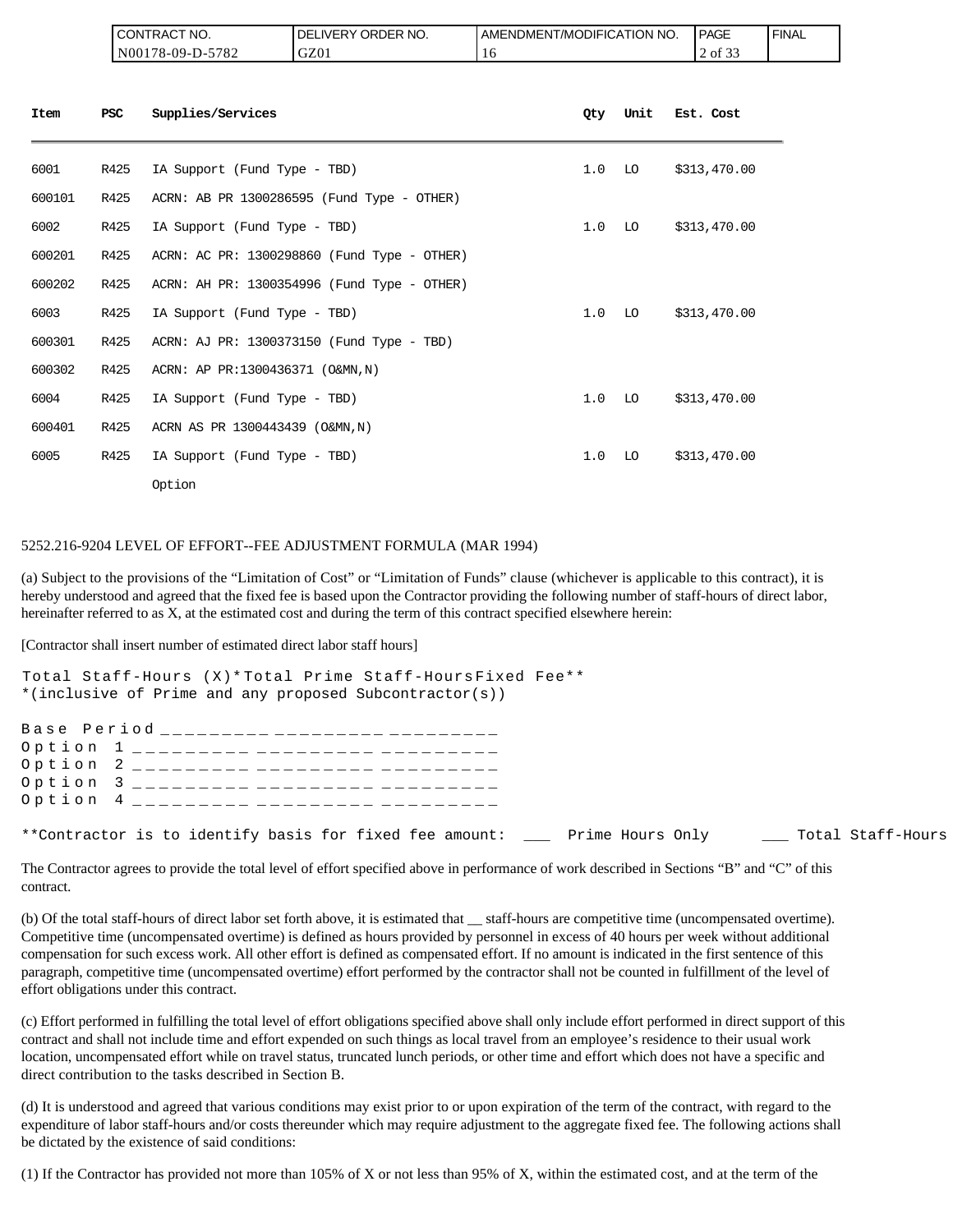| I CONTRACT NO.   | ' ORDER NO.<br><b>DELIVERY</b> | <b>I AMENDMENT/MODIFICATION NO.</b> | <b>PAGE</b> | ' FINAL |
|------------------|--------------------------------|-------------------------------------|-------------|---------|
| N00178-09-D-5782 | GZ01                           | .,                                  | 0.25<br>ΟĪ  |         |

contract, then the fee shall remain as set forth in Section B.

(2) If the Contractor has provided X-staff-hours, within the term, and has not exceeded the estimated cost then the Contracting Officer may require the Contractor to continue performance until the expiration of the term, or until the expenditure of the estimated cost of the contract except that, in the case of any items or tasks funded with O&MN funds, performance shall not extend beyond 30 September. In no event shall the Contractor be required to provide more than 105% of X within the term and estimated cost of this contract. The fee shall remain as set forth in Section B.

(3) If the Contractor expends the estimated cost of the contract, during the term of the contract and has provided less than X staff-hours, the Government may require the Contractor to continue performance, by providing cost growth funding, without adjusting the fixed fee, until such time as the Contractor has provided X staff-hours.

(4) If the Contracting Officer does not elect to exercise the Government's rights as set forth in paragraph  $(d)(2)$  and  $(d)(3)$  above, and the Contractor has not expended more than 95% of X staff-hours, the fixed fee shall be equitably adjusted downward to reflect the diminution of work. The total fee due the contractor shall be adjusted so as to be in direct proportion to the number of direct hours utilized in the same ration of fee to the estimated total hours then set forth in the contract.

(5) Nothing herein contained shall, in any way, abrogate the Contractor's responsibilities, and/or the Government's rights within the terms of the contract provision entitled "Limitation of Cost" or "Limitation of Funds" as they shall apply throughout the term of the contract, based upon the total amount of funding allotted to the contract during its specified term.

(e) Within 45 days after completion of the work under each separately identified period of performance hereunder, the Contractor shall submit the following information in writing to the Contracting Officer with copies to the cognizant Contract Administration Office and DCAA office to which vouchers are submitted:

(1) The total number of staff-hours of direct labor expended during the applicable period.

(2) A breakdown of this total showing the number of staff-hours expended in each direct labor classification and associated direct and indirect costs.

(3) A breakdown of other costs incurred.

(4) The Contractor's estimate of the total allowable cost incurred under the contract for the period.

In the case of a cost under-run, the Contractor shall submit the following information in addition to that required above:

(5) The amount by which the estimated cost of this contract may be reduced to recover excess funds and the total amount of staff-hours not expended, if any.

(6) A calculation of the appropriate fee reduction in accordance with this clause.

All submissions required by this paragraph shall separately identify subcontractor information, if any.

#### ADDITIONAL SLINS

Additional SLINs will be unilaterally created by the Contracting Officer during performance of this Task Order to accommodate the multiple types of funds that will be used under this order.

#### LIMITATION OF LIABILITY – INCREMENTAL FUNDING

CLINs 4001 & 6001 are incrementally funded and the amount currently available for payment hereunder is limited to \$305,000.00. It is estimated that these funds will cover the cost of performance through 10 January 2013. Subject to the provisions of the clause entitled "Limitation of Funds" (APR 94) (FAR 52.232-22) of the general provisions of this contract, no legal liability on the part of the Government for payment in excess of \$305,000.00 shall arise unless additional funds are made available and are incorporated as a modification to the delivery order.

| <b>CLIN</b>  | <b>CPFF</b>  | THIS ACTION    | <b>CUMULATIVE</b> | <b>BALANCE</b> |
|--------------|--------------|----------------|-------------------|----------------|
| 4001         | 7,647,711.00 | 270,000.00     | 295,000.00        | \$7,352,711.00 |
| 6001         | 313,470.00   | 10,000.00<br>Φ | 10,000.00         | 303,470.00     |
| <b>TOTAL</b> | 7,961,181.00 | 280,000.00     | 305,000.00        | \$7,656,181.00 |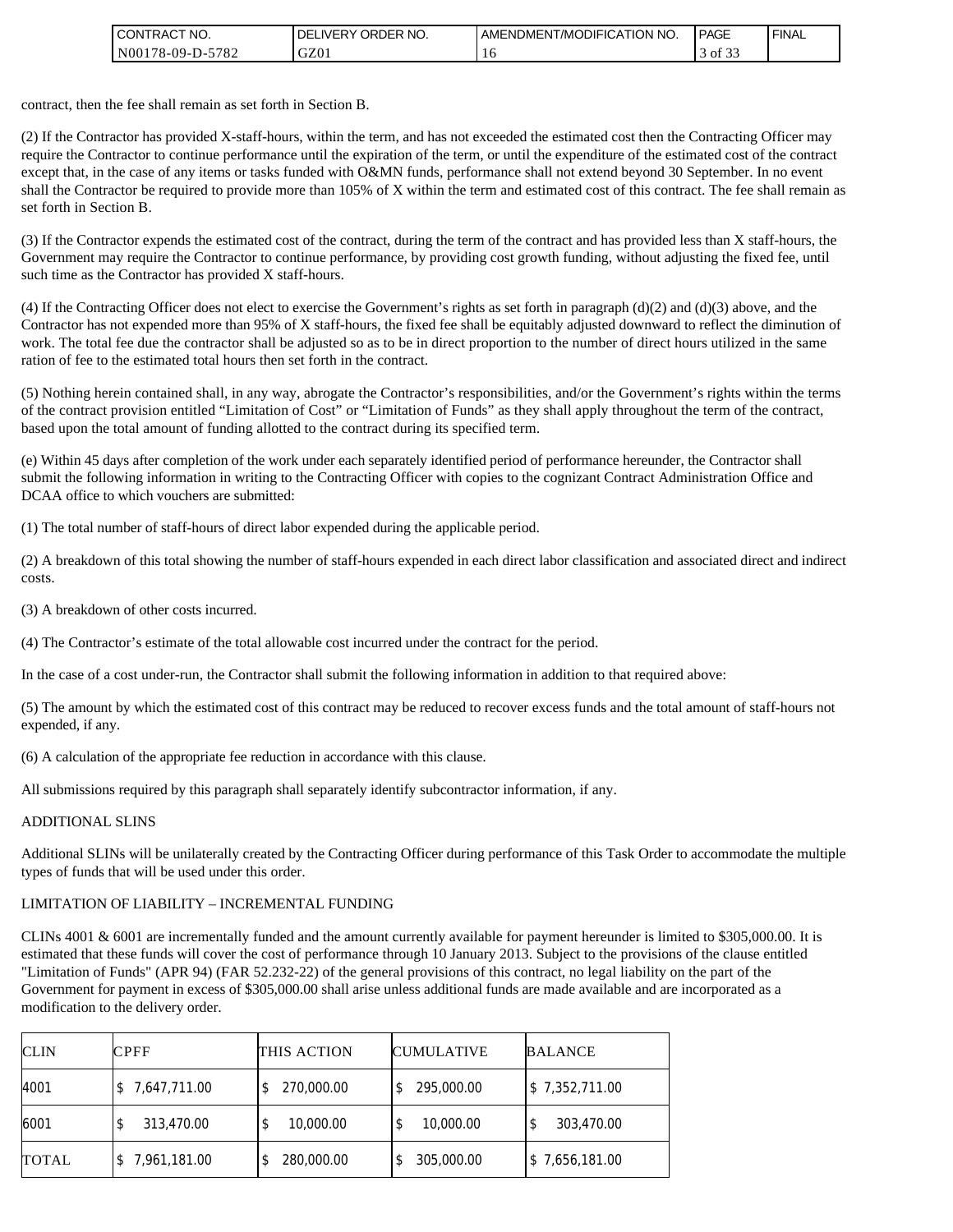| <b>CONTRACT NO.</b> | ' ORDER NO.<br><b>DELIVERY</b> | <b>JAMENDMENT/MODIFICATION NO.</b> | <b>PAGE</b>         | ' FINAL |
|---------------------|--------------------------------|------------------------------------|---------------------|---------|
| N00178-09-D-5782    | GZ01                           |                                    | 0.22<br>$4$ of $3.$ |         |

CLINs 4002 & 6002 are incrementally funded and the amount currently available for payment hereunder is limited to \$2,622,844.34. It is estimated that these funds will cover the cost of performance through 10 September 2013. Subject to the provisions of the clause entitled "Limitation of Funds" (APR 94) (FAR 52.232-22) of the general provisions of this contract, no legal liability on the part of the Government for payment in excess of \$2,622,844.34 shall arise unless additional funds are made available and are incorporated as a modification to the delivery order.

| <b>CLIN</b>  | <b>CPFF</b>       | THIS ACTION | <b>CUMULATIVE</b> | <b>BALANCE</b>     |  |
|--------------|-------------------|-------------|-------------------|--------------------|--|
| 4002         | 7,864,802.00<br>D | 0.00<br>S   | 2,597,844.34      | 5,266,957.66<br>\$ |  |
| 6002         | 313,470.00<br>J   | S<br>0.00   | 25,000.00         | 288,470.00<br>\$   |  |
| <b>TOTAL</b> | 8,178,272.00<br>Φ | 0.00        | 2,622,844.34      | 5,555,427.66<br>S  |  |

CLINs 4003 & 6003 are incrementally funded and the amount currently available for payment hereunder is limited to \$3,072,215.99. It is estimated that these funds will cover the cost of performance through 10 September 2014. Subject to the provisions of the clause entitled "Limitation of Funds" (APR 94) (FAR 52.232-22) of the general provisions of this contract, no legal liability on the part of the Government for payment in excess of \$3,072,215.99 shall arise unless additional funds are made available and are incorporated as a modification to the delivery order.

| <b>CLIN</b>  | <b>CPFF</b>       | THIS ACTION | <b>CUMULATIVE</b> | BALANCE           |
|--------------|-------------------|-------------|-------------------|-------------------|
| 4003         | 8,006,158.00<br>Φ | 532,000.00  | 3,062,000.00<br>ω | 4,944,158.00      |
| 6003         | 313,470.00<br>Ф   | 1.000.00    | 10,215.99         | 303,254.01        |
| <b>TOTAL</b> | 8,319,628.00<br>Φ | 533,000.00  | 3,072,215.99<br>Œ | 5,247,412.01<br>э |

CLINs 4004 & 6004 are incrementally funded and the amount currently available for payment hereunder is limited to \$345,217.74. It is estimated that these funds will cover the cost of performance through 10 September 2015. Subject to the provisions of the clause entitled "Limitation of Funds" (APR 94) (FAR 52.232-22) of the general provisions of this contract, no legal liability on the part of the Government for payment in excess of \$345,217.74shall arise unless additional funds are made available and are incorporated as a modification to the delivery order

| <b>CLIN</b> | CPFF               | THIS ACTION | <b>CUMULATIVE</b> | <b>BALANCE</b> |
|-------------|--------------------|-------------|-------------------|----------------|
| 4004        | 8,191,887.00<br>ω  | 643.117.74  | l S<br>643.117.74 | 7.548.769.26   |
| 6006        | 313,470.00         | 2.000.00    | 2.000.00          | 311,470.00     |
| TOTAL       | 8,505,357.00<br>۰υ | 645.117.74  | 645.117.74<br>S   | 7,860,239.26   |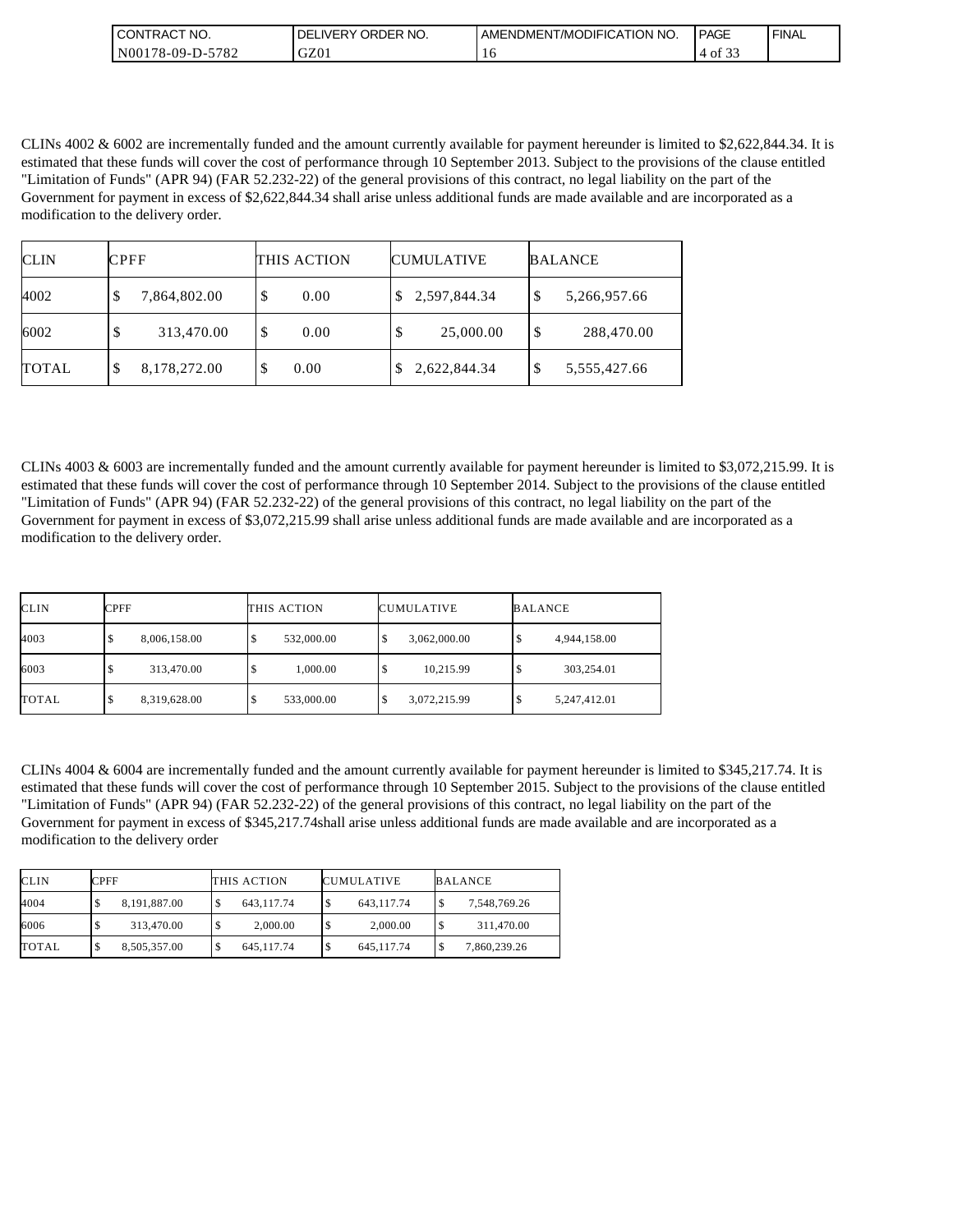| <b>CONTRACT NO.</b>    | NO.<br>' ORDER<br><b>DELIVERY</b> | AMENDMENT/MODIFICATION NO. | <b>PAGE</b>            | ' FINAL |
|------------------------|-----------------------------------|----------------------------|------------------------|---------|
| N00178-09-D-5<br>-5782 | GZ01                              | 1 U                        | $\sim$ $\sim$<br>of 33 |         |

## **SECTION C DESCRIPTIONS AND SPECIFICATIONS**

C-302 SPECIFICATIONS/STATEMENT OF WORK (DEC 1998)

Work under this contract shall be performed in accordance with the following Performance Work Statement (PWS):

### **Section C - Performance Work Statement (PWS)**

SPAWARSYSCEN-CHARLESTON, Code 582V0, Information Assurance (IA), IA Mitigation, Certification and Accreditation (C&A), and Information Assurance Vulnerability Management (IAVM)

### **1.0 INTRODUCTION**

The Space and Naval Warfare Systems Center (SPAWARSYSCEN) Atlantic; Network Security Implementation Branch, Code 582V0, is providing Network Security Engineering Support Services in support of Navy Medicine and Federal Health Systems as it pertains to information assurance for Navy Medicine's Military Treatment Facilities (MTF), Dental clinics worldwide, and Federal Health agencies.

### **2.0 BACKGROUND**

The task will support the continued Information Assurance initiatives within Navy Medicine and Federal Health agencies, and provide support to the Information Management and Information Technology (IM/IT) execution agent. SSC Atlantic will execute all aspects of Information Assurance for Navy Medicine and Federal Health agencies to ensure compliance with Federal, Department of Defense (DoD), and Department of Navy (DoN) regulations and policies.

### **3.0 SCOPE**

The objective of this Task Order is to provide support in the conduct of Information Assurance (IA), IA Mitigation, Certification and Accreditation (C&A), and Information Assurance Vulnerability Management (IAVM) to support the mission of Navy Medical and Federal Health systems at locations throughout the CONUS and OCONUS areas as well as incorporate the evaluation of the current IA and security posture of Navy Medical and Federal Health Systems facilities. The range of this support would span subject matter expertise to administrative support/graphic services with skill sets and experience that match Code 582V0's need to comply with and respond to requirements including current, updated program plans and documentation, current and accurate requirements definition, alternative approaches for fielding, migrating, staging and supporting systems, site management, adherence to standards, specifications and best practices, mitigation of risks, addressing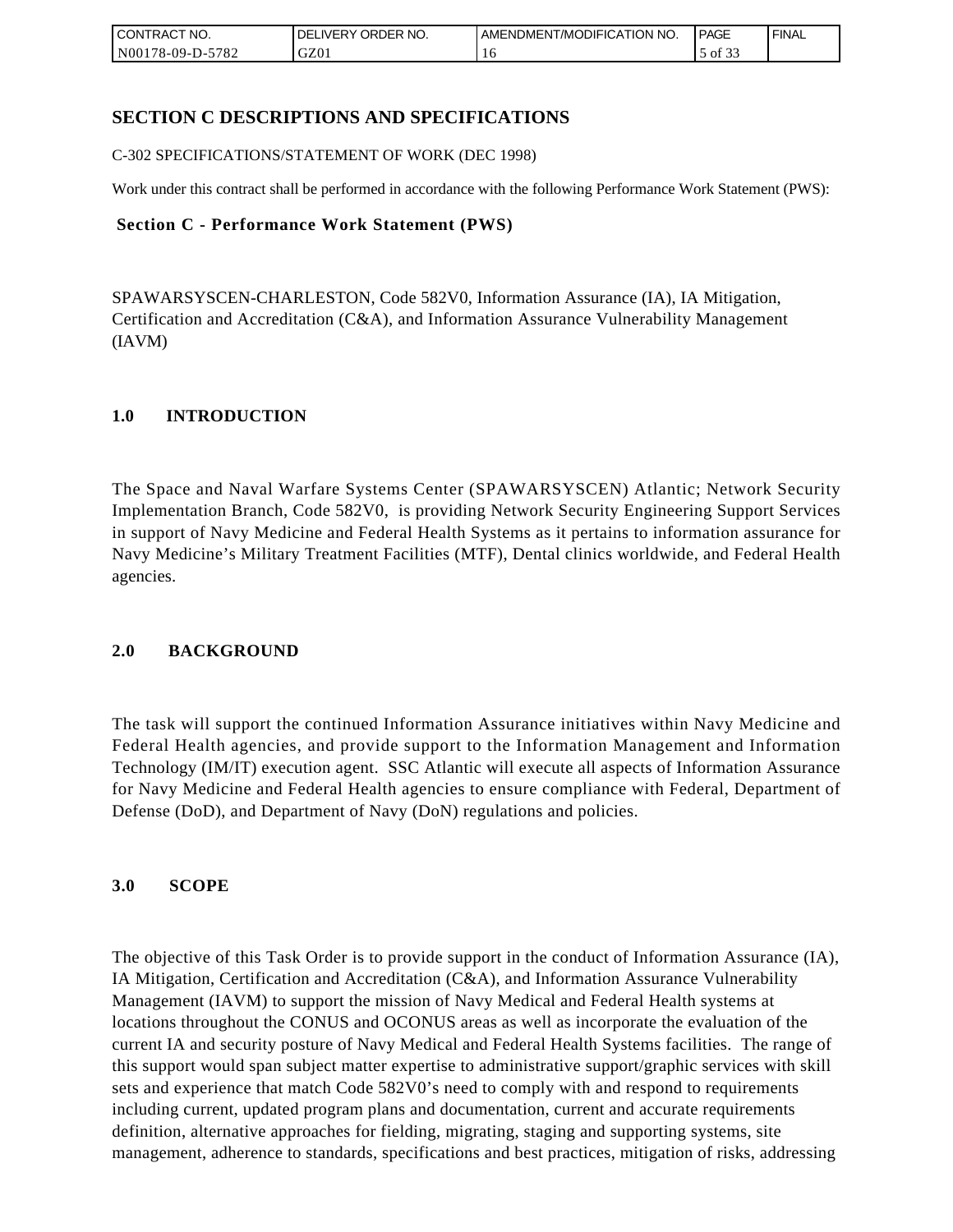| I CONTRACT NO.           | ORDER NO.<br>DELIVERY . | I AMENDMENT/MODIFICATION NO. | PAGE                  | ' FINAL |
|--------------------------|-------------------------|------------------------------|-----------------------|---------|
| N00178-09-D-5<br>$-5782$ | GZ01                    | ۰ ن                          | 0.25<br>ΟĪ<br>$\cdot$ |         |

issues and performing all Program and Project functions necessary to achieve the strategic goalds and objectives of SPAWAR's customers.

## **4.0 PLACE OF PERFORMANCE**

Work shall be performed at the SPAWARSYSCEN, Atlantic and in each of the following location(s):

- a. Contractor's Facility
- b. Bethesda, MD
- c. San Diego, CA
- d. New Orleans, LA
- e. NH Camp Pendleton, Ocean Side, CA
- f. NH Oak Harbor, WA
- g. NH Corpus Christi, TX
- h. NH Rota, Spain
- i. NH Guam
- j. NH Guantanamo Bay (Cuba)
- k. NH Cherry Point, NC
- l. NH Bremeerton, (Washington)
- m. NH Lemoore, CA
- n. NH Sigonella, Italy
- o. NH Napes, Italy
- p. NH Okinawa, Japan
- q. NH Pensacola, FL
- r. NH 29 Palms, CA
- s. NNMC Bethesda, Maryland
- t. NH Yokosuka, Japan
- u. NAMRU Jakarta (Indonesia)
- v. NAMR:U Cairo (Egypt)
- w. NH Pearl Harbor (Honolulu)
- x. NAMRU Lima (Peru)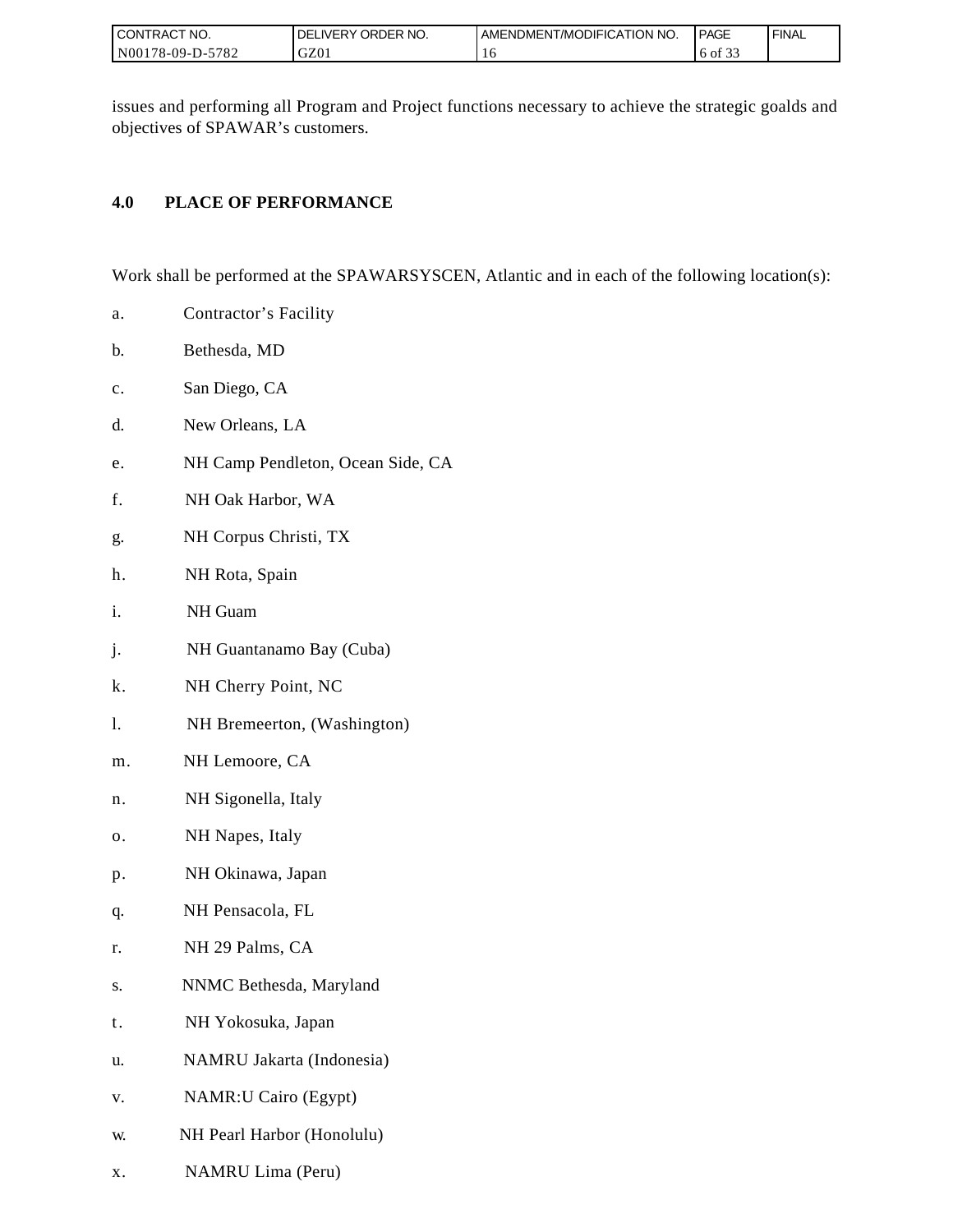| <b>CONTRACT NO.</b>                                   | ' ORDER NO.<br><b>DELIVERY</b> | AMENDMENT/MODIFICATION NO. | <b>PAGE</b>                | ' FINAL |
|-------------------------------------------------------|--------------------------------|----------------------------|----------------------------|---------|
| N <sub>00</sub><br>5782<br>$^{\circ}178 - 09 - D - 5$ | GZ01                           | 1 U                        | $\sim$ $\sim$<br>$'$ of 3. |         |

### **5.0 APPLICABLE DIRECTIVES / REFERENCES**

The Contractor shall adhere to the following documents in accordance with paragraph 8.0, Performance Requirements.

| <b>Document Type</b> | No./Version | <b>Title</b>                  | Date           |
|----------------------|-------------|-------------------------------|----------------|
| DoD Directive        |             | <b>Information Assurance</b>  | $10-24-2002$   |
| 8500.1               |             | (IA)                          |                |
| DoD Instruction      |             | <b>Information Assurance</b>  | $2 - 6 - 2003$ |
| 8500.2               |             | (IA) Implementation for       |                |
|                      |             | Automated                     |                |
|                      |             | Information<br><b>Systems</b> |                |
| DoD Regulation       |             | DoD Personnel Security        | 1-1987         |
| 5200.2-R             |             | Program                       |                |
| <b>SECNAVINST</b>    |             | Department of the Navy        | 3/10/1999      |
| 5510.30A             |             | <b>Personnel Security</b>     |                |
|                      |             | Program                       |                |
| <b>SECNAVINST</b>    |             | Department of the Navy        | 3/17/1999      |
| 5510.36              |             | <b>Information Security</b>   |                |
|                      |             | Program (ISP)                 |                |

## **6.0 SECURITY and TRAINING SUPPORT**

SSC-A contractor personnel will have the appropriate clearances required for access to classified data as required. Prior to starting work on the task, SSC-A contractor personnel will have a minimum of an interim Secret Security Clearance granted by the Defense Industrial Security Clearance Office (DISCO) and will comply with IT access authorization requirements. In addition, SSC-A contractor personnel will possess the appropriate IT level of access for the required task and position assignment. SSC-A contractor personnel shall handle and safeguard any unclassified but sensitive and classified information in accordance with appropriate Department of Defense security regulations.

The Project Engineer shall determine if the appropriate IT Position Category has been assigned to the respective contractor personnel and inform the contractor of that determination based on the following criteria:

IT-1 Position - Positions in which the incumbent is responsible for the planning, direction, and implementation of a computer security program; major responsibility for the direction, planning and design of a computer system, including the hardware and software; or, can access a system during the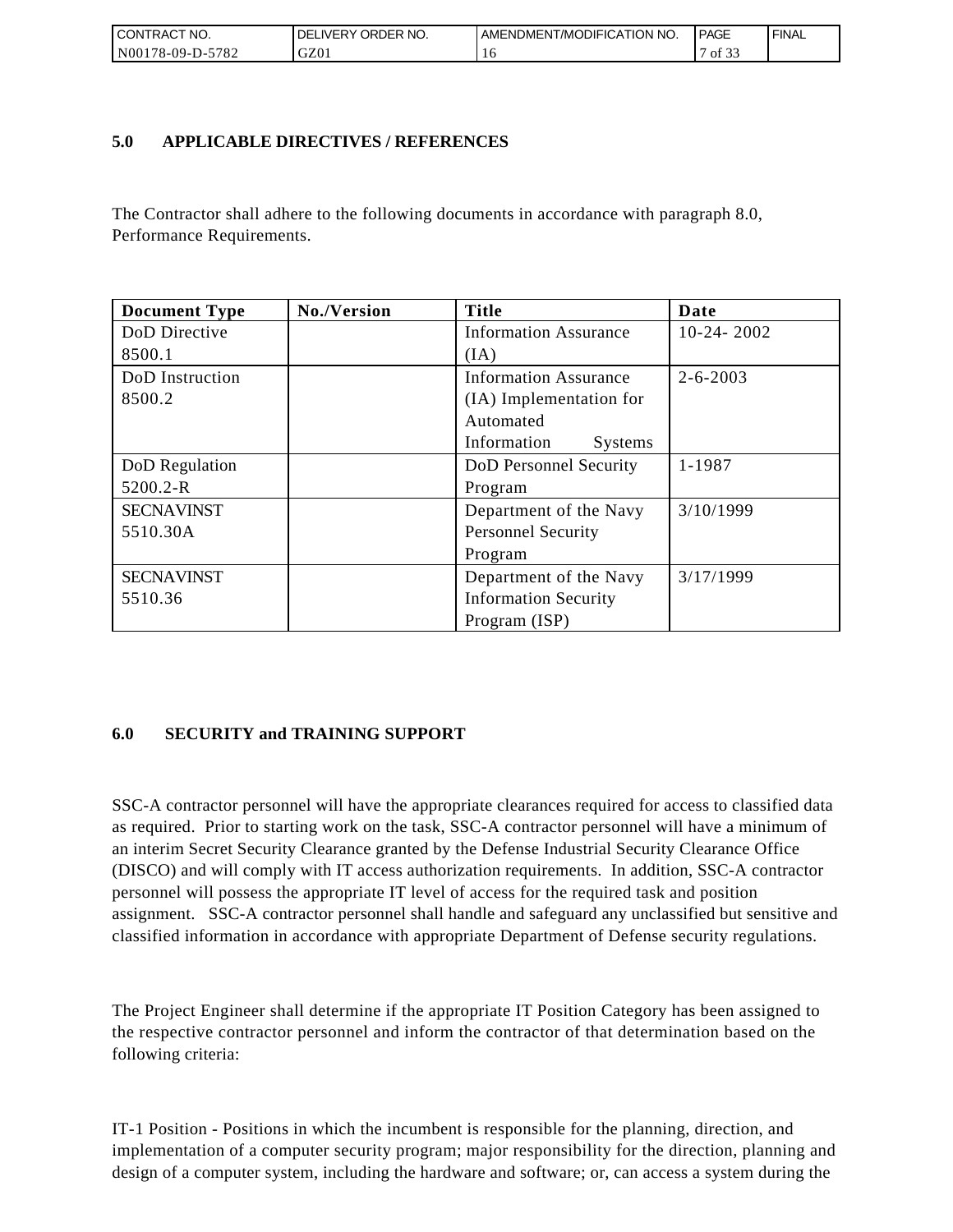| I CONTRACT NO.   | ' ORDER NO.<br><b>DELIVERY</b> | AMENDMENT/MODIFICATION NO. | PAGE                                             | ' FINAL |
|------------------|--------------------------------|----------------------------|--------------------------------------------------|---------|
| N00178-09-D-5782 | GZ0 <sub>1</sub>               |                            | $c \wedge c$<br>$\overline{8}$ of $\overline{5}$ |         |

operation or maintenance in such a way, and with a relatively high risk for causing grave damage, or realize a significant personal gain. Personnel whose duties meet the criteria for IT-1 Position designation require a favorably adjudicated Single Scope Background Investigation (SSBI) or SSBI Periodic Reinvestigation (SSBI-PR). The SSBI or SSBI-PR shall be updated a minimum of every 5 years.

IT-II Position - Positions in which the incumbent is responsible for the direction, planning, design, operation, or maintenance of a computer system, and whose work is technically reviewed by a higher authority at the IT-II Position level to insure the integrity of the system. Personnel whose duties meet the criteria for an IT-II Position require a favorably adjudicated National Agency Check (NAC).

IT-III Position - All other positions involved in computer activities. Incumbent in this position has non-privileged access to one or more DoD information systems/applications or database to which they are authorized access. Personnel whose duties meet the criteria for an IT-III Position designation require a favorably adjudicated NAC.

Contractor's request for visit authorization shall be submitted in the appropriate format and coordinated with the SSC-C Project Office.

# **6.1 Personnel Common Access Card (CAC) and PKI Requirements**

SSC-A contractor personnel are required to obtain a Common Access Card (CAC) with PKI for access to Department of Defense facilities (CONUS and OCONUS) and websites. In addition, a hardware solution to securely read the card via a personal computer, and approved software for reading the CAC (ex. ActiveGold) is required.

## **6.2 Personnel Supporting Information Assurance (IA) functions**

In accordance with clause 252.239-7001, Contractor personnel supporting Information Assurance (IA) functions shall be appropriately trained and certified prior to being engaged in IA related work. IA Personnel shall be in full compliance with DoD 8570.01-M, Information Assurance Workforce Improvement Program (PWS ref 2.1.\$) and DoDD 8570.1, IA Training, Certification, and Workforce Management (PWS ref 2.1.\$). This includes personnel training being certified/accredited at the appropriate levels of IAT I-III and IAM I-III. This will be verified by the contracting officer who will ensure that contractor personnel are entered in to the Defense Eligibility Enrollment System (DEERS) or other appropriate database. The contractor shall also provide the requested mix of labor categories pertaining to IA applicable tasks as directed by the PCO or Task Order in support of IA training requirements. Contractor personnel not certified within 6 months of assignment of IA duties or who fails to maintain their certified status will not be permitted to carry out the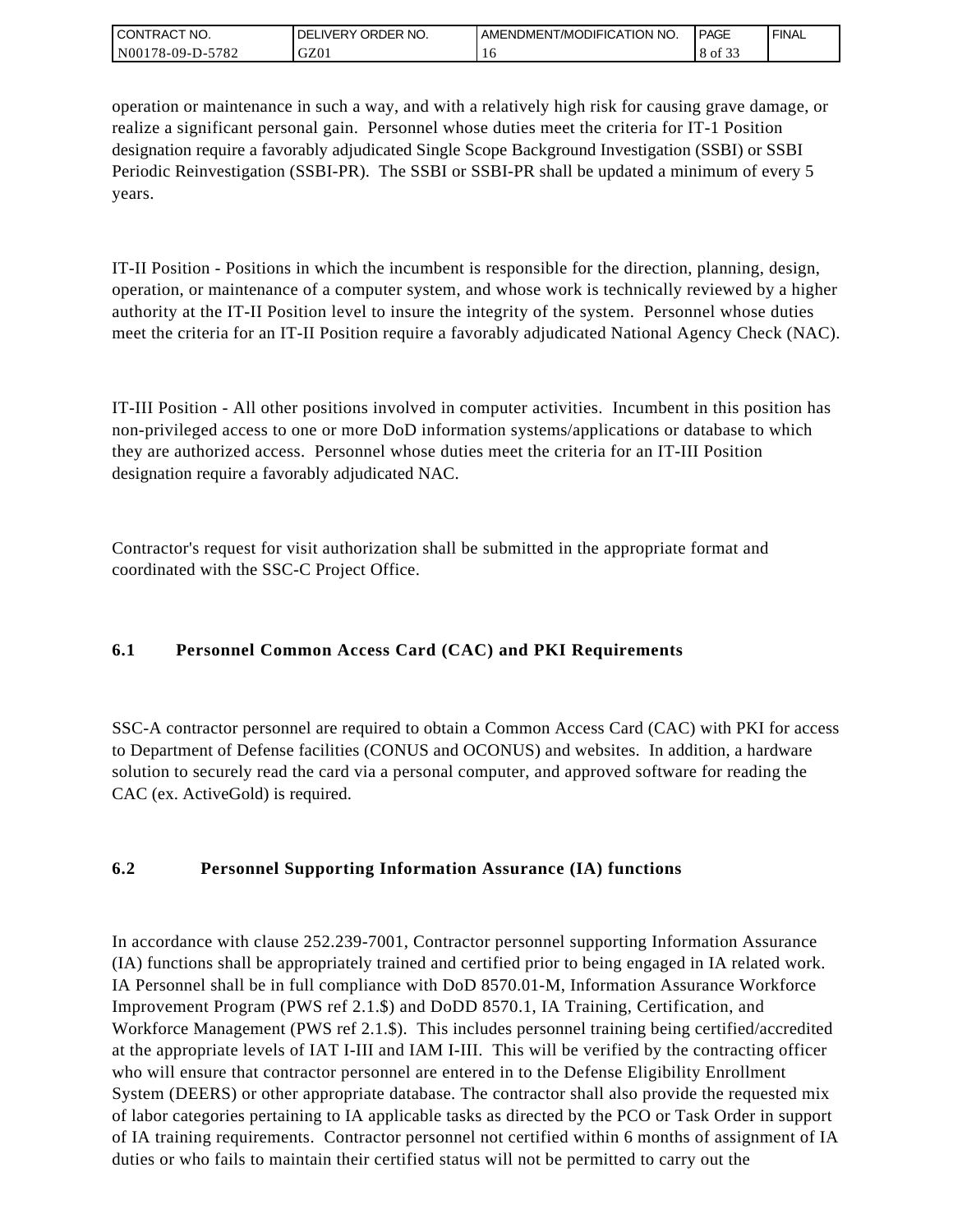| I CONTRACT NO.         | ORDER<br>NO.<br><b>DELIVERY</b> | AMENDMENT/MODIFICATION NO. | <b>PAGE</b>          | ' FINAL |
|------------------------|---------------------------------|----------------------------|----------------------|---------|
| N00178-09-D-5<br>-5782 | GZ01                            | . U                        | 0.25<br>$9$ of $5 -$ |         |

responsibilities of the position, and shall be replaced with personnel that meet the minimum certification requirements as mandated above.

## **7.0 CONTRACTING OFFICER'S REPRESENTATIVE (COR)**

The COR for this task order is Philip A. Middleton, Code 58210, [philip.a.middleton@navy.mil](mailto:cphilip.a.middleton@navy.mil), (843) 218-3331.

## **8.0 PERFORMANCE REQUIREMENTS**

The contractor shall provide support to SPAWARSYSCEN Atlantic in conducting Information Assurance (IA), IA Mitigation, Certification and Accreditation (C&A), and Information Assurance Vulnerability Management (IAVM) to support the mission of Navy Medical and Federal Health agencies at locations throughout the CONUS and OCONUS areas as well as incorporate the evaluation of the current IA and security posture of Navy Medical and Federal Health facilities in accordance with DoD 8500.1 and 8500.2. The contractor shall provide support to SPAWAR Atlantic in the conduct of Certification and Accreditation (C&A) efforts to support the mission of Navy Medical and Federal Health systems. The contractor shall also assist in prioritizing short and long term initiatives considering strategic planning alignment, budget, and available funding.

In the performance of this work, the contractor will be required to utilize a government provided XenClient computing platform image [\(http://www.citrix.com/products/xenclient/how-it-works/specifications.html\)](http://www.citrix.com/products/xenclient/how-it-works/specifications.html).

## **8.1 Sub-Task 1. Project Management Support**

8.1.1 The contractor shall provide support to SPAWAR Atlantic in the conduct of Information Assurance (IA), IA Mitigation, Certification and Accreditation (C&A), Navy Medicine Network Operations Center (NOC) and Information Assurance Vulnerability Management (IAVM).

8.1.2 The contractor shall appoint a program manager specifically charted with the responsibility of interfacing with the Government on all matters pertaining to this Performance Work Statement. The Program Manager shall direct the contractor's effort through the company's internal management system that shall provide project progress visibility to assure on-time completion of contract requirements. The contractor shall also use best industry practices including ISO/IEC 15288 for System life cycle processes and ISO/IEC 12207 for Software life cycle processes. This shall include providing technical program and project management support that will mitigate the risks to successful program and compliance with SSC Atlantic's Capability Maturity Model Integration (CMMI) Engineering Process Office (EPO) program. The contractor as part of a team will support projects at SPAWAR Atlantic at CMMI Level III. The contractor will be required to utilize the processes and procedures already established for the project and the CMMI program, and deliver products that are compliant with the aforementioned processes and procedures. These tasks require the contractor to research and analyze technical and management information and data, costs, performance trends, and project progress based on earned value management (EVM). The contractor shall participate in design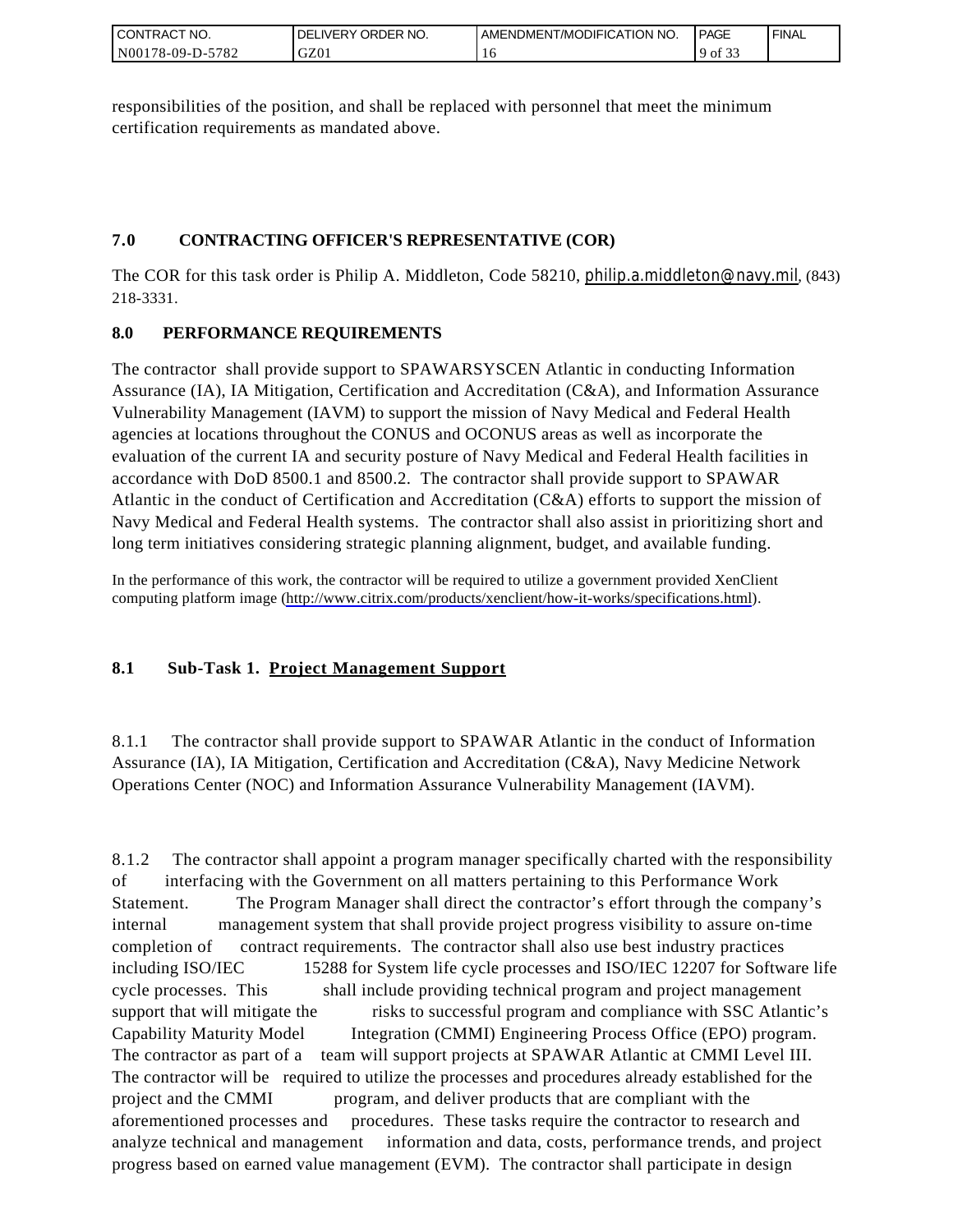| I CONTRACT NO.   | ' ORDER NO.<br><b>DELIVERY</b> | <b>LAMENDMENT/MODIFICATION NO.</b> | <b>PAGE</b>                                  | ' FINAL |
|------------------|--------------------------------|------------------------------------|----------------------------------------------|---------|
| N00178-09-D-5782 | GZ0                            | n                                  | $\sim$ $\sim$ $\sim$<br>10<br>$100t_{\odot}$ |         |

reviews, technical reviews, audits and discussions, and shall provide SPAWAR Atlantic with management status reports that will be updated and delivered on a weekly/monthly basis, or as required.

# **8.2 Sub-Task 2. Facilitation**

8.2.1 The contractor shall assist in planning, coordinating, and facilitating meetings with the principals, develop material to support the meetings, and ensure all action items are tracked through completion. Meetings shall be held weekly unless otherwise directed.

# **8.3 Sub-Task 3. SCTS Deployment Support**

8.3.1 The contractor shall conduct the installation of the JTF/GNO mandated SCTS system to support the IAVM program at locations throughout the CONUS and OCONUS areas.

## **8.4 Sub-Task 4. Network Device Hardening Analysis**

8.4.1 The contractor shall provide assistance in the management of the network perimeter improvement by ensuring that approved policies are implemented and controlled at the Outside Security Screening Router (OSSR) ACL, Firewall ruleset, and IPSs. This will ensure that only approved Ports, Protocols, Services (PPS) necessary to do business are opened.

## **8.5 Sub-Task 5. Site Network IA Assessment Support**

8.5.1 The contractor shall provide support to SPAWAR Atlantic in the conduct of IA Tiger Team efforts at locations throughout the CONUS and OCONUS areas. These Tiger Team efforts would incorporate the evaluation of the current IA and security posture of these facilities. Final reports would be generated and delivered to SPAWAR Atlantic to support mitigation efforts and the development of an overall IA strategy.

## **8.6 Sub-Task 6. Site Network Remediation and Mitigation support**

8.6.1 The contractor shall conduct the mitigation efforts at locations throughout the CONUS and OCONUS areas. These efforts will incorporate the evaluation of the current IA and security posture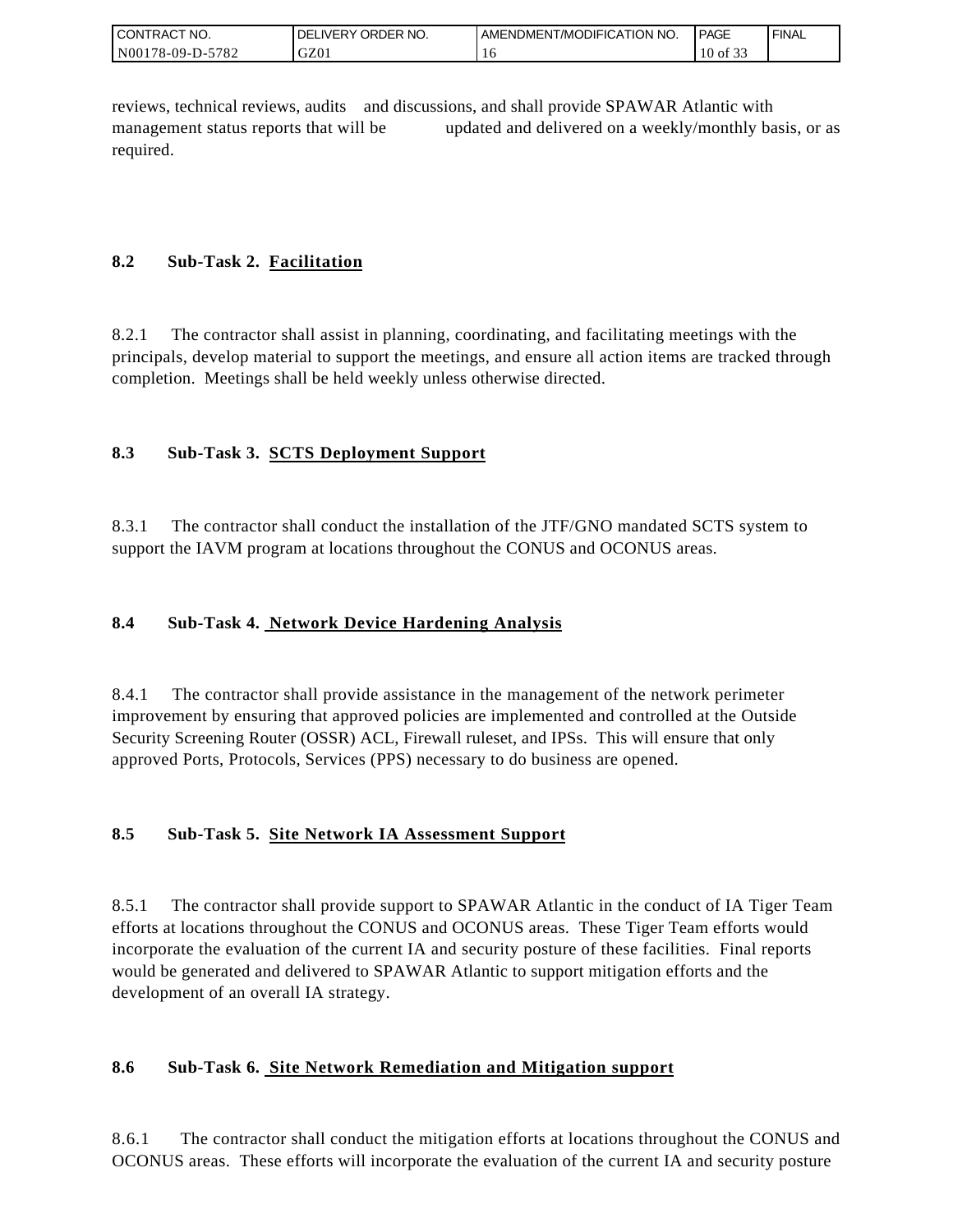| I CONTRACT NO.   | ' NO.<br>DELIVERY ORDER | AMENDMENT/MODIFICATION NO. | <b>I PAGE</b> | ' FINAL |
|------------------|-------------------------|----------------------------|---------------|---------|
| N00178-09-D-5782 | GZ01                    | 1 O                        | ΟĪ<br>ـ ب     |         |

of these facilities in accordance with 8500.1 and 8500.2. Also provide final reports to SPAWAR Atlantic that can assist in the development of an overall Enterprise mitigation strategy.

### **8.7 Sub-Task 7. Program of Record and Site Certification and Accreditation Packages**

8.7.1 The contractor shall provide support to SPAWAR Atlantic in the conduct of Certification and Accreditation (C&A) efforts. These efforts would be in accordance with Navy Medical and Federal Health systems IA documentation at various locations throughout the CONUS and OCONUS areas, as required.

## **8.8 Sub-Task 8. Navy Medicine Network Operations Center Support**

8.8.1 The contractor shall provide support to SPAWAR Atlantic in the 24 x 7 x 365 operations of the Navy Medicine Operations Center. These efforts will incorporate IA, router analysis, firewall analysis, and IAVA compliance.

### **9.0 GOVERNMENT FURNISHED INFORMATION**

The government will furnish a XenClient software image for contractor use when working on government networks

### **10.0 GOVERNMENT FURNISHED MATERIAL**

Not Applicable

### **11.0 GOVERNMENT FURNISHED EQUIPMENT**

Not Applicable

### **12.0 CONTRACTOR FURNISHED MATERIAL**

Miscellaneous Other Direct Costs (ODCs) such as FedEx shipping.

### **13.0 CONTRACTOR FURNISHED EQUIPMENT**

Not Applicable

### **14.0 TRAVEL REQUIREMENTS**

CONTRACT NO.<br>
NO0178-09-D-5<br>
SONTRACT NO.<br>
NO0178-09-D-5<br>
Of these facilit<br>
Atlantic that of<br>
8.7. Sub-T<br>
8.7. Sub-T<br>
8.8. Sub-T<br>
8.8. Sub-T<br>
8.8. Sub-T<br>
8.8. Sub-T<br>
8.8. Sub-T<br>
9.0 GOVEF<br>
The governmen<br>
10.0 GOVEF<br>
Not Ap When it becomes necessary for the contractor to travel, the contractor shall submit a request, via email, to the SPAWARSYSCEN Atlantic Task Order Manager seeking approval to travel before initiating any travel plans. All travel claims shall make reference to the e-mail, letter or phone call that granted approval. Failure to gain prior approval may result in disallowance of invoiced travel claims. Emergent travel as directed by the Project Engineer for upgrade support and engineering solutions provided efforts are fair and reasonable and in accordance with the Joint Travel Regulations.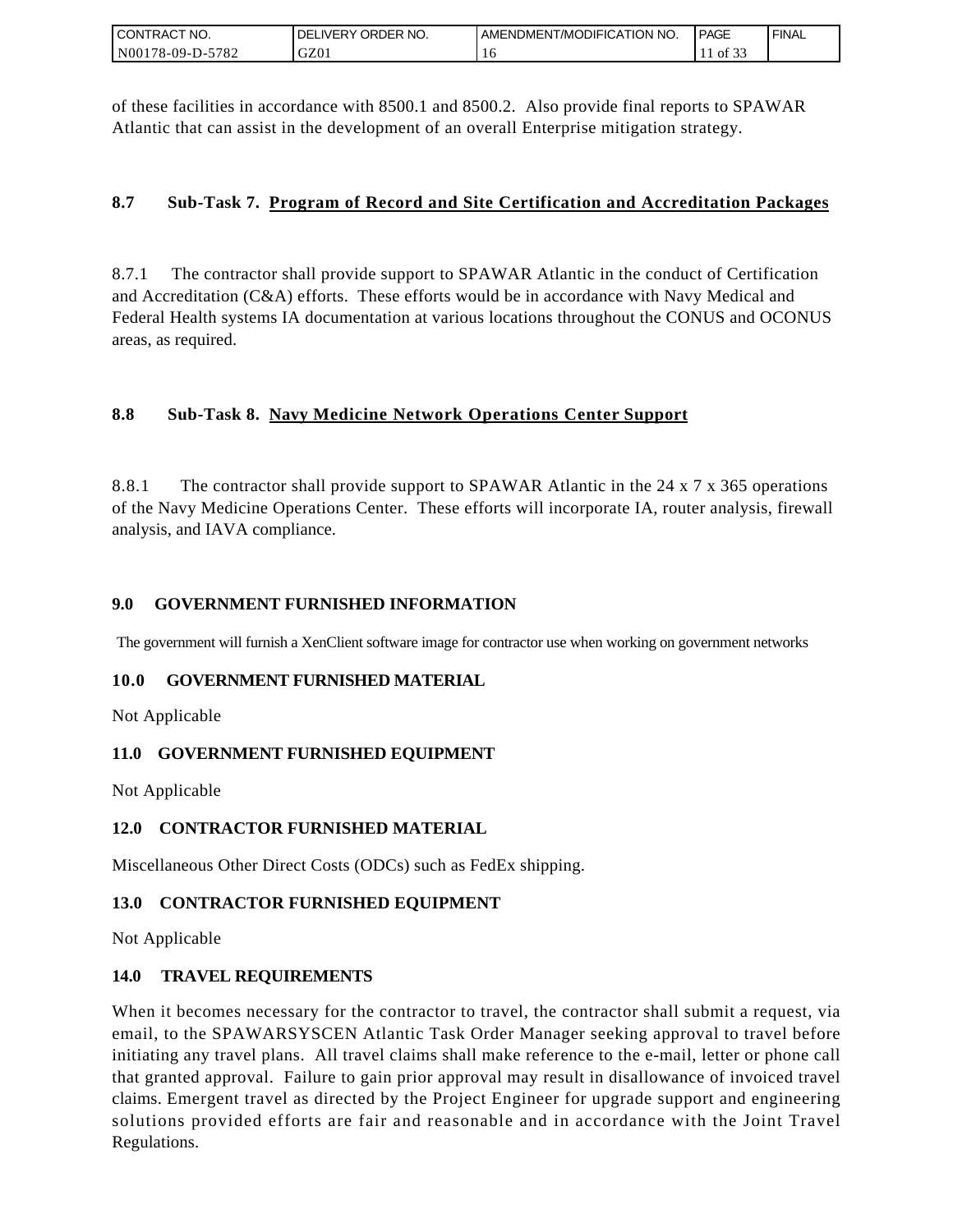| I CONTRACT NO.           | `NO.<br><b>DELIVERY ORDER</b> | AMENDMENT/MODIFICATION NO. | <b>PAGE</b>                        | ' FINAL |
|--------------------------|-------------------------------|----------------------------|------------------------------------|---------|
| $N00178-09-D-5$<br>-5782 | GZ01                          | 1 U                        | $\sim$ $\sim$ $\sim$<br>of 33<br>. |         |

Estimated travel locations are as follows. The following trips are per annum.

| To                           | # of Trips     | # of people    |
|------------------------------|----------------|----------------|
| San Diego, CA                | $\overline{2}$ | 2              |
| Ocean Side, CA               | $\overline{2}$ | $\overline{2}$ |
| New Orleans, LA              | $\overline{2}$ | $\overline{2}$ |
| Oak Harbor, WA               | $\overline{2}$ | $\overline{2}$ |
| Corpus Christi,<br><b>TX</b> | $\overline{2}$ | $\overline{2}$ |
| Rota Spain                   | $\overline{2}$ | $\overline{2}$ |
| Guam                         | $\overline{2}$ | $\overline{2}$ |
| Guantanamo Bay,<br>Cuba      | $\overline{2}$ | $\overline{2}$ |
| Cherry Point, NC             | $\overline{2}$ | $\overline{2}$ |
| Brenerton,<br>Washington     | 3              | $\overline{2}$ |
| LeMoore,<br>California       | $\overline{2}$ | $\overline{2}$ |
| Sigonella, Italy             | $\overline{2}$ | $\overline{2}$ |
| Naples, Italy                | $\overline{2}$ | $\overline{2}$ |
| Okinawa, Japan               | $\overline{2}$ | $\overline{2}$ |
| Pensacola, FL                | 3              | $\overline{2}$ |
| 29 Palms, CA                 | 3              | $\overline{c}$ |
| Bethesda,<br>Maryland        | 6              | $\overline{2}$ |
| Yokosuka, Japan              | $\overline{2}$ | $\overline{2}$ |
| Jakarta, Indonesia           | $\overline{2}$ | $\overline{2}$ |
| Cairo, Egypt                 | $\overline{2}$ | $\overline{2}$ |
| Pearl Harbor, HI             | $\overline{2}$ | $\overline{2}$ |
| Lima, Peru                   | $\overline{2}$ | $\overline{2}$ |

### **15.0 DELIVERABLES**

- a. Conference, Meeting Minutes and Presentation Reports as required CDRL A001
- b. Technical Reports as required CDRL A002
- c. Monthly Status Reports CDRL A003
- d. Monthly Financial Reports CDRL A004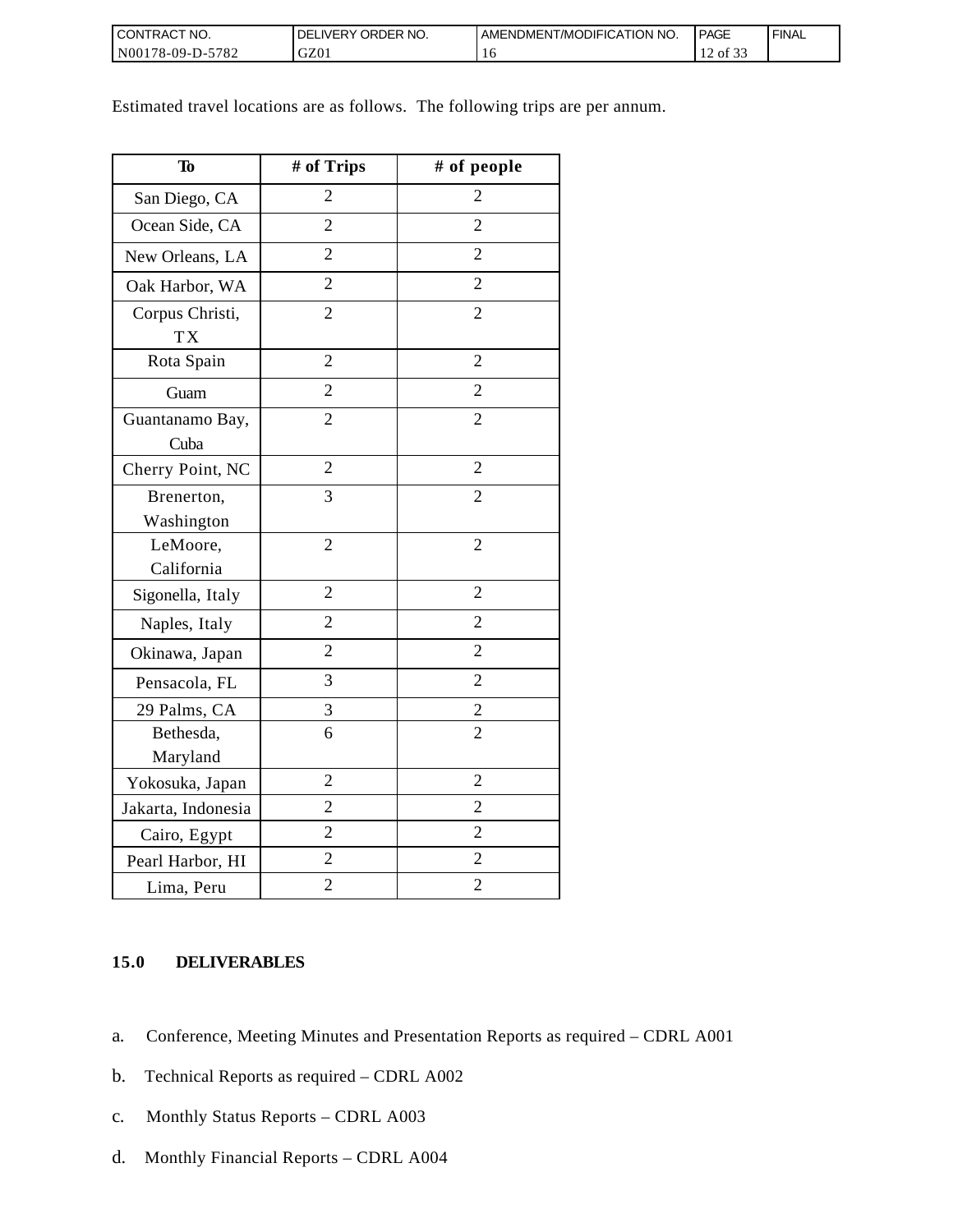| <b>CONTRACT NO.</b>                          | ORDER<br>NO.<br><b>DELIVERY</b> | AMENDMENT/MODIFICATION NO. | <b>PAGE</b>         | ' FINAL |
|----------------------------------------------|---------------------------------|----------------------------|---------------------|---------|
| N <sub>00</sub><br>5782<br>$3178 - 09 - D -$ | GZ01                            | . U                        | $\sim$ $\sim$<br>ΟĪ |         |

- e. Weekly Activity Reports (WAR) CDRL A005
- f. White Papers CDRL A006
- g. NOC Operations CDRL A007
- h. Network Architecture Analysis Design as required CDRL A008

| Type of Technical Reports - A002     |
|--------------------------------------|
| <b>NOC</b> Operations                |
| Network Architecture Analysis Design |
| <b>Mitigation Reports</b>            |
| <b>SSAA Gap Analysis</b>             |

### **16.0 WORKLOAD ESTIMATE**

The following workload data is provided for informational purposes only to assist you in estimating the price of this Contract.

Number of man-hours: 121,408 per year

Other Direct Costs: \$300,000 per year

C-313 SECURITY REQUIREMENTS (DEC 1999)

The work to be performed under this contract as delineated in the DD Form 254, Attachment No. 2 [Contracting officer insert attachment number] involves access to and handling of classified material up to and including Secret.

In addition to the requirements of the FAR 52.204-2 "Security Requirements" clause, the Contractor shall appoint a Security Officer, who shall (1) be responsible for all security aspects of the work performed under this contract, (2) assure compliance with the National Industry Security Program Operating Manual (DODINST 5220.22M), and (3) assure compliance with any written instructions from the Security Officer Code OA1, SPAWAR Systems Center Charleston, P.O. Box 190022, North Charleston, SC 29419-9022.

C-315 WORKWEEK (DEC 1999)

(a) All or a portion of the effort under this contract will be performed on a Government installation. The normal workweek for Government employees at SPAWAR Systems Center Charleston and its Detachments is Monday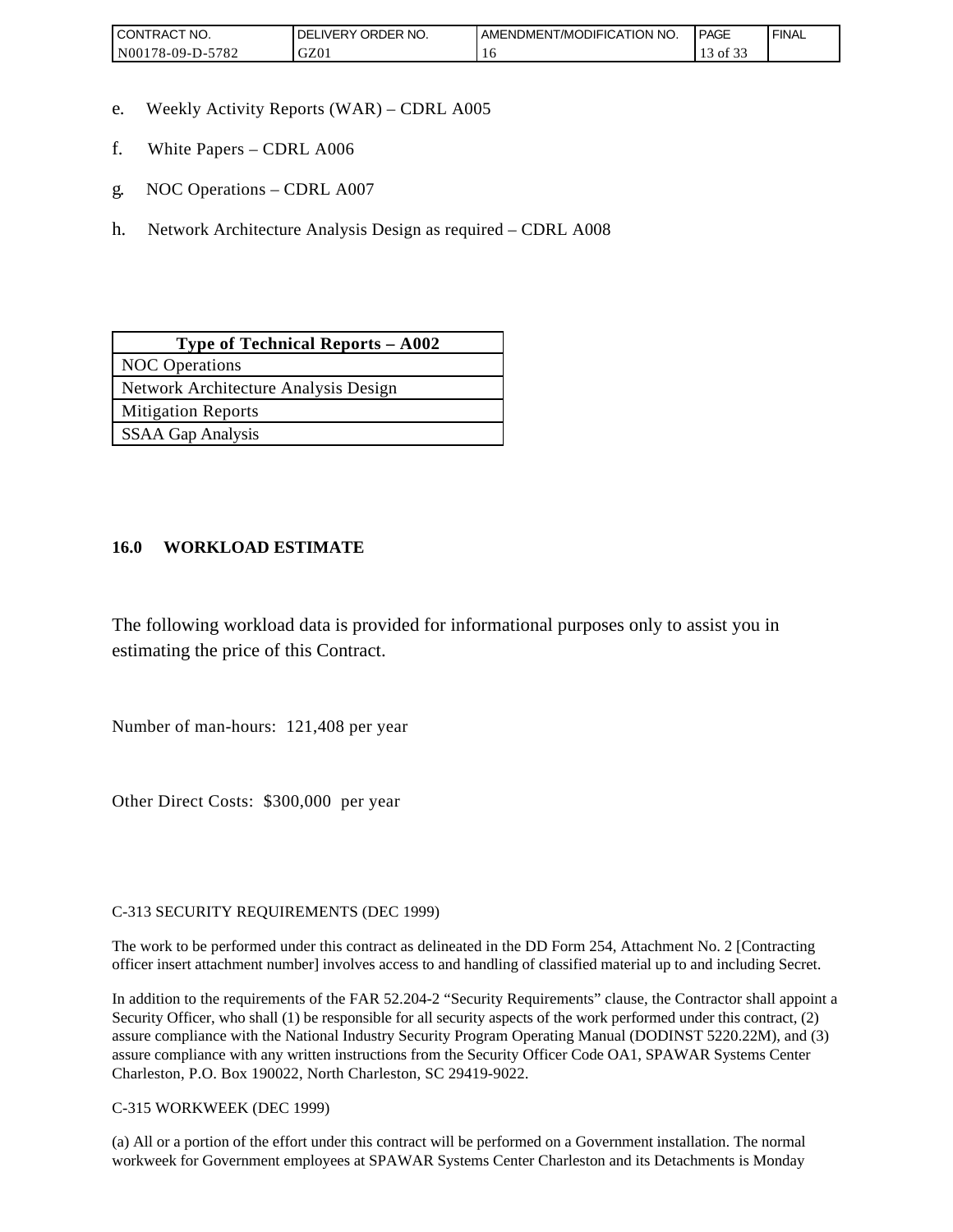| I CONTRACT NO.   | ORDER NO.<br>DELIVERY . | I AMENDMENT/MODIFICATION NO. | PAGE                                | ' FINAL |
|------------------|-------------------------|------------------------------|-------------------------------------|---------|
| N00178-09-D-5782 | GZ01                    | ∙ ∪                          | $\sim$ $\sim$ $\sim$<br>of 33<br>14 |         |

through Friday 0730 to 1600. Work at this Government installation, shall be performed by the contractor within the normal workweek unless differing hours are specified on the individual task orders. Following is a list of holidays observed by the Government:

Name of Holiday Time of Observance

New Year's Day 1 January

Martin Luther King Jr. Day Third Monday in January

President's Day Third Monday in February

Memorial Day Last Monday in May

Independence Day 4 July

Labor Day First Monday in September

Columbus Day Second Monday in October

Veteran's Day 11 November

Thanksgiving Day Fourth Thursday in November

Christmas Day 25 December

(b) If any of the above holidays occur on a Saturday or a Sunday, then such holiday shall be observed by the Contractor in accordance with the practice as observed by the assigned Government employees at the using activity.

(c) If the Contractor is prevented from performance as the result of an Executive Order or an administrative leave determination applying to the using activity, such time may be charged to the contract as direct cost provided such charges are consistent with the Contractor's accounting practices.

(d) This contract does not allow for payment of overtime during the normal workweek for employees who are not exempted from the Fair Labor Standards Act unless expressly authorized by the Ordering Officer. Under Federal regulations the payment of overtime is required only when an employee works more than 40 hours in a normal week period.

#### C-317 NOTICE TO CONTRACTOR OF CERTAIN DRUG DETECTION PROCEDURES (DEC 1999)

(a) Pursuant to Navy policy applicable to both Government and contractor personnel, measures will be taken to prevent the introduction and utilization of illegal drugs and related paraphernalia into Government Work areas.

(b) In furtherance of the Navy's drug control program, unannounced periodic inspections of the following nature may be conducted by installation security authorities:

(1) Routine inspection of contractor occupied work spaces.

(2) Random inspections of vehicles on entry or exit, with drug detection dog teams as available, to eliminate them as a safe haven for storage of or trafficking in illegal drugs.

(3) Random inspections of personnel possessions on entry or exit from the installation.

(c) When there is probable cause to believe that a contractor employee on board a naval installation has been engaged in use, possession or trafficking of drugs, the installation authorities may detain said employee until the employee can be removed from the installation, or can be released to the local authorities having jurisdiction.

(d) Trafficking in illegal drug and drug paraphernalia by contract employees while on a military vessel/installation may lead to possible withdrawal or downgrading of security clearance, and/or referral for prosecution by appropriate law enforcement authorities.

(e) The contractor is responsible for the conduct of employees performing work under this contract and is, therefore,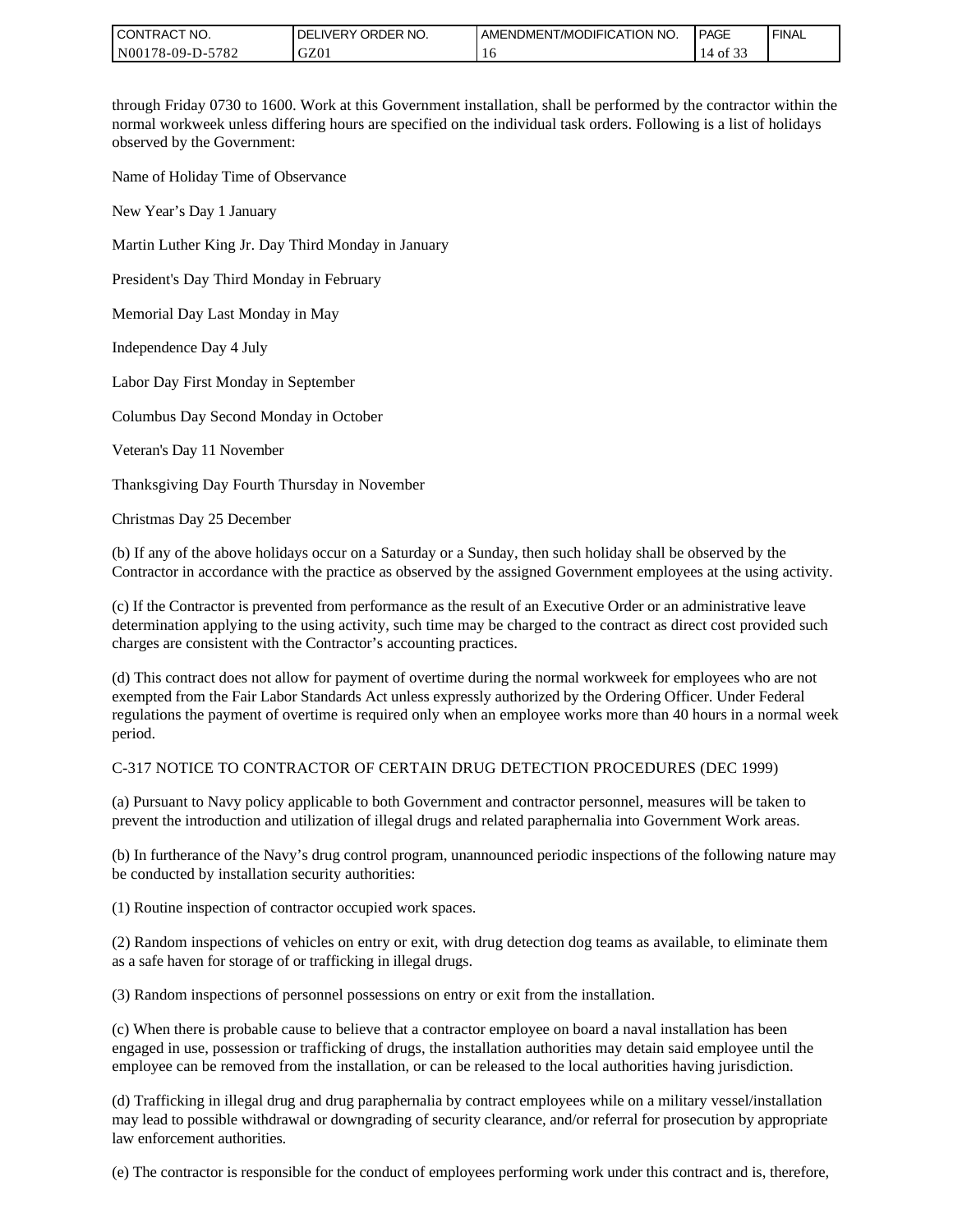| I CONTRACT NO.         | ORDER<br>NO.<br><b>DELIVERY</b> | AMENDMENT/MODIFICATION NO. | <b>PAGE</b>                           | ' FINAL |
|------------------------|---------------------------------|----------------------------|---------------------------------------|---------|
| N00178-09-D-5<br>-5782 | GZ01                            | . U                        | $\sim$ $\sim$<br>$\sim$ of $\sigma$ . |         |

responsible to assure that employees are notified of these provisions prior to assignment.

(f) The removal of contractor personnel from a Government vessel or installation as a result of the drug offenses shall not be cause for excusable delay, nor shall such action be deemed a basis for an equitable adjustment to price, delivery or other provisions of this contract.

C-718 ACCESSIBILITY OF ELECTRONIC AND INFORMATION TECHNOLOGY (JUN 2001)

(a) Each Electronic and Information Technology (EIT) supply or service provided under this contract shall comply with the EIT Accessibility Standards listed below:

[The Contracting Officer shall consult with the program office to determine which standards listed in subsection (a) apply and shall check all applicable standards prior to issuing the solicitation.]

\_\_36 C.F.R. § 1194.21 (Software Applications and operating systems

\_\_36 C.F.R. § 1194.22 (Web-based and internet information and applications)

\_\_36 C.F.R. § 1194.23 (Telecommunications products)

\_\_36 C.F.R. § 1194.24 (Video and multimedia products)

\_\_36 C.F.R. § 1194.25 (Self contained, closed products)

\_\_36 C.F.R. § 1194.26 (Desktop and portable computers)

In addition, each EIT supply or service provided under this contract shall comply with 36 C.F.R. § 1194.31 (Functional performance criteria) and 36 C.F.R. § 1194.41 (Information, documentation, and support).

(b) If the Contracting Officer determines that any supply or service delivered under this contract does not comply with the EIT Accessibility Standards, the Contracting Officer will notify the Contractor in writing accordingly. If the Contractor fails to promptly correct or replace the nonconforming products or services with conforming products or services within the delivery schedule contained in the contract, the Government will have the rights and remedies contained in the contract.

(End of specification)

### C-719 EXEMPTION FROM ELECTRONIC AND INFORMATION TECHNOLOGY ACCESSIBILITY REQUIREMENTS (JUN 2001)

(a) The Government has determined that the following exemption(s) to the Electronic and Information Technology (EIT) Accessibility Standards (36 C.F.R. § 1194) are applicable to this procurement:

The EIT to be provided under this contract has been designated as a National Security System.

\_\_\_\_ The EIT acquired by the contractor is incidental to this contract.

\_\_\_\_ The EIT to be provided under this contract would require a fundamental alteration in the nature of the product or its components in order to comply with the EIT Accessibility Standards.

The EIT to be provided under this contract will be located in spaces frequented only by service personnel for maintenance, repair, or occasional monitoring of equipment.

\_\_\_\_ Compliance with the EIT Accessibility Standards would impose an undue burden on the agency.

\_\_\_\_ The EIT to be provided under this contract is purchased in accordance with FAR Subpart 13.2 prior to January 1, 2003.

(b) Notwithstanding that an exemption exists, the Contractor may furnish supplies or services provided under this contract that comply with the EIT Accessibility Standards (36 C.F.R. § 1194).

### C-720 PERFORMANCE BASED REVIEW AND ACCEPTANCE PROCEDURES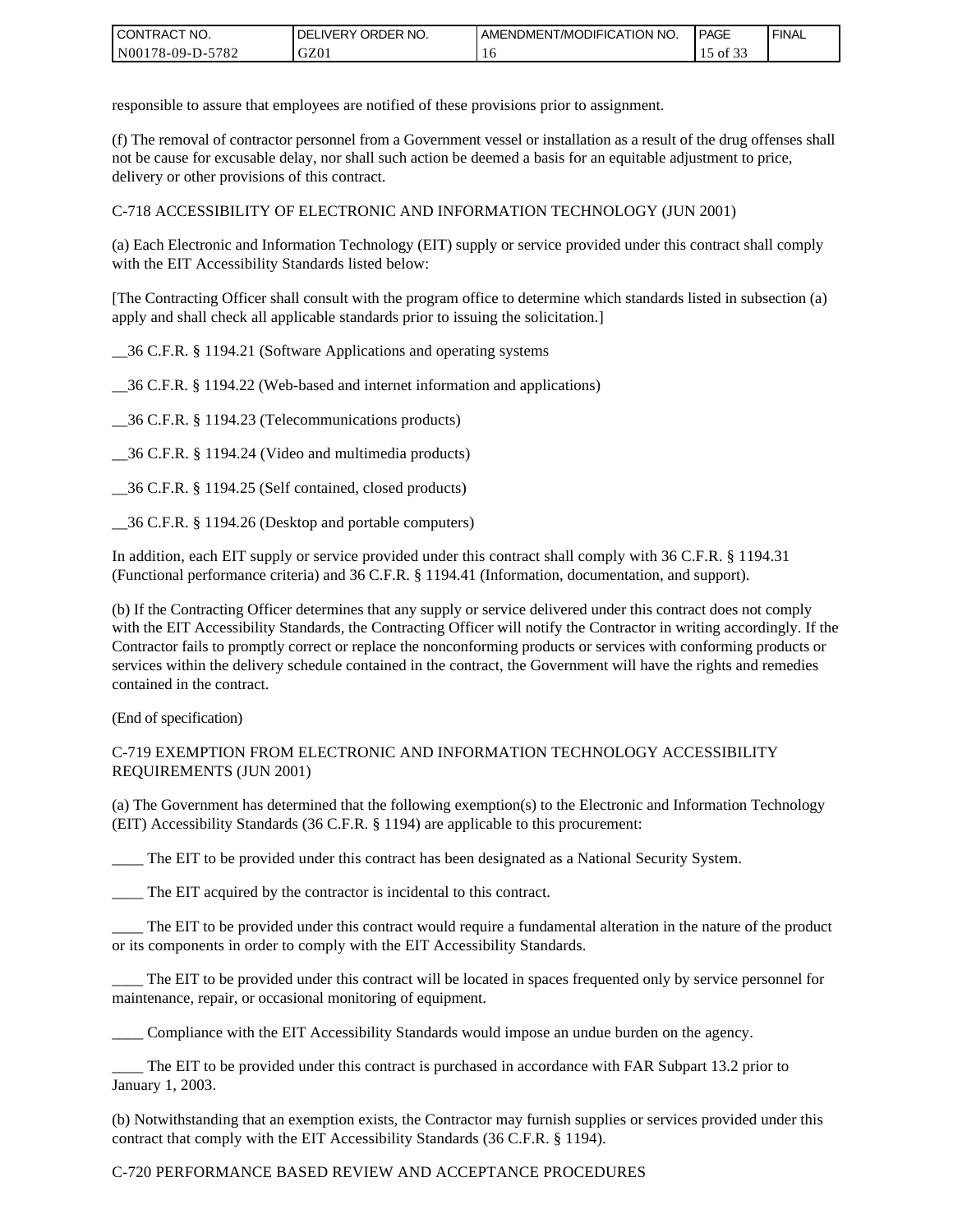| I CONTRACT NO.         | ORDER NO.<br><b>DELIVERY</b> | AMENDMENT/MODIFICATION NO. | <b>PAGE</b>                      | ' FINAL |
|------------------------|------------------------------|----------------------------|----------------------------------|---------|
| N00178-09-D-5<br>-5782 | GZ01                         |                            | $\sim$ $\sim$ $\sim$<br>16 of 33 |         |

This is a performance based order, as defined in FAR Part 37.6. Contractor performance will be reviewed in accordance with the Quality Assurance Plan as follows:

#### QUALITY ASSURANCE PLAN

(1) Objective: The purpose of this plan is to provide a quality assurance plan for the services contracted under this Task Order. This plan provides a basis for the Task Order Manager (TOM) to evaluate the quality of the contractor's performance. The oversight provided for in this plan, and the remedy established, will help ensure that service levels are of high quality throughout the task order term.

(2) Performance Standards:

a. The deliverables under this task order will be consistently technically accurate.

b. The services delivered under this task order will be consistently of high quality.

c. The contractor's cost control efforts under this task order will be consistently effective (applicable to cost reimbursement task orders).

d. The contractor will be consistently responsive to Government customers in its performance of this task order.

e. For the purposes of this plan, "consistently" is defined as "generally holding true", "persistently over time", and/or "overall uniformly".

(3) Evaluation Methods: The TOM will conduct performance evaluations based on the standards in paragraph 2 above using the following technique:

a. During the performance period of the task order, the TOM will continually and proactively monitor contractor efforts and obtain input from other Government personnel with performance oversight functions to ascertain the level of compliance with the Performance Standards.

b. Every 12 months after the effective date of the task order, the TOM will prepare a Task Order Performance Evaluation (TOPE) documenting the results of the efforts performed under paragraph 3.a. above.

c. The TOM will upload the TOPE to the SeaPort Portal.

(4) Remedy

a. If the annual Performance Evaluation indicates that the contractor has not met one or more of the Performance Standards, the following negative remedy becomes effective: the TOM will submit a negative TOPE on the SeaPort Portal for the applicable Performance Standard.

b. This is a significant negative remedy as the TOPE is a key part of the Performance Monitoring process which:

i. Provides input to the annual Contractor Performance Assessment Report (CPAR); and

ii. Determines the contractor's ability to earn term extensions to its basic SeaPort-e contract in accordance with the Award Term provisions contained therein.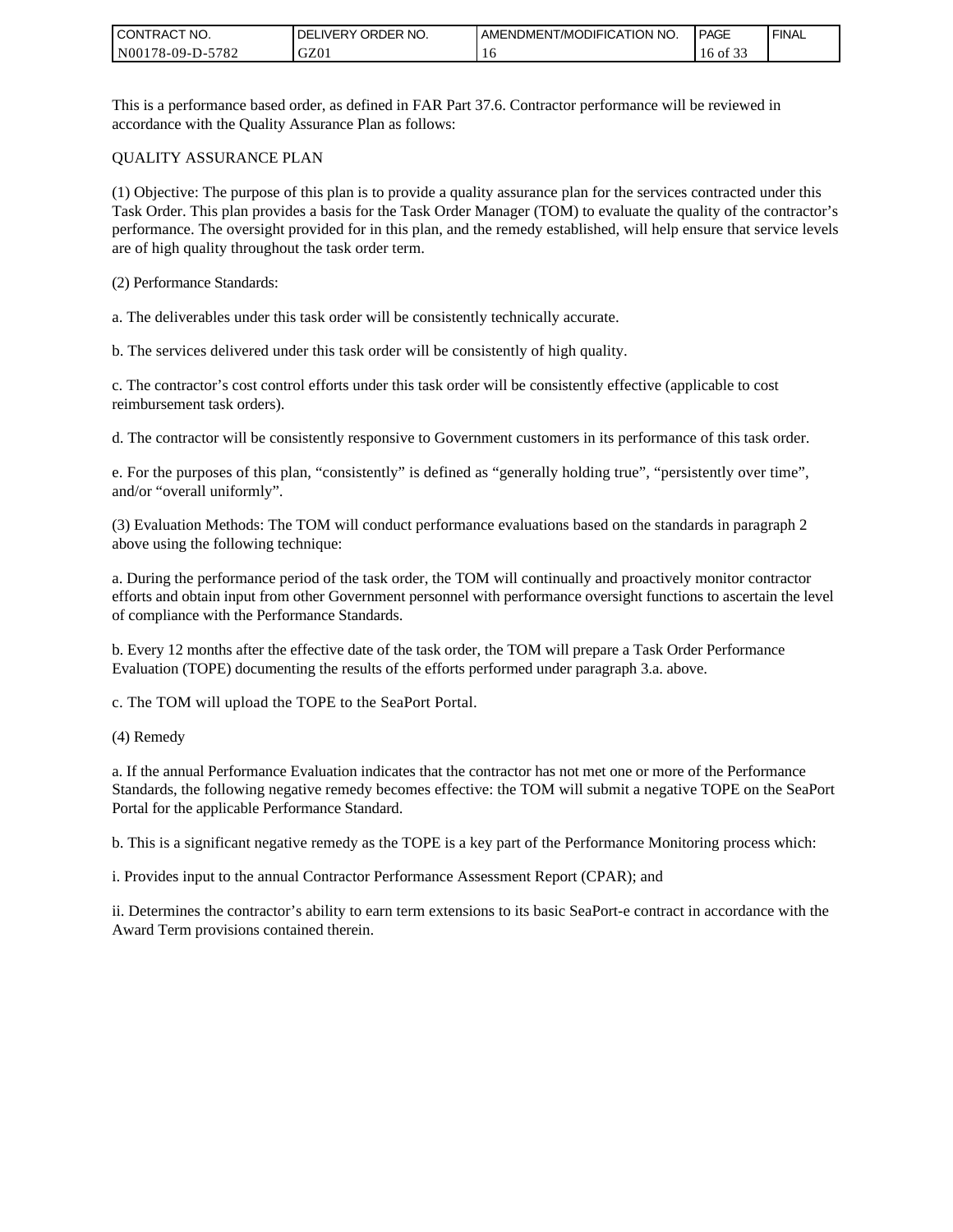| I CONT'<br>'TRACT NO.       | ORDER NO.<br><b>IVERY</b> | JT/MODIFICATION NO.<br>AMENDMENT | <b>PAGE</b>        | <b>FINAL</b> |
|-----------------------------|---------------------------|----------------------------------|--------------------|--------------|
| N00178-09-D-<br>5700<br>ے ہ | GZ01                      | $\sim$                           | $\sim$<br>Ē<br>-01 |              |

# **SECTION D PACKAGING AND MARKING**

SHIP TO INFORMATION:

See Section G - Task Order Manager

Packaging and Marking shall be in accordance with Section D of the SeaPort-e Multiple Award IDIQ contract.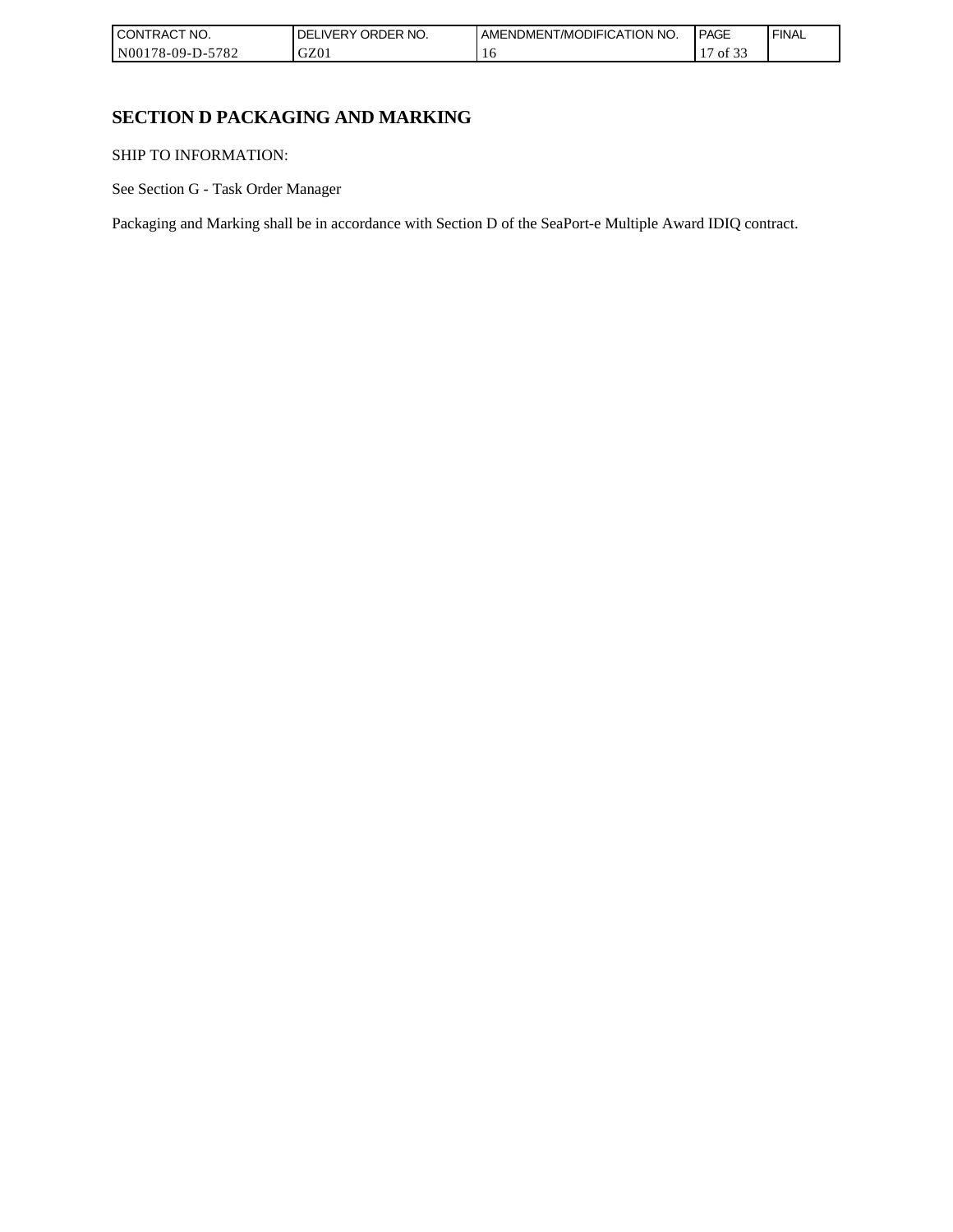| I CONTRACT NO.   | ORDER NO.<br><b>DELIVERY</b> | AMENDMENT/MODIFICATION NO. | <b>PAGE</b>                   | ' FINAL |
|------------------|------------------------------|----------------------------|-------------------------------|---------|
| N00178-09-D-5782 | GZ0 <sub>1</sub>             |                            | $\sim$ $\sim$ $\sim$<br>of 33 |         |

# **SECTION E INSPECTION AND ACCEPTANCE**

E-303 INSPECTION AND ACCEPTANCE- - DESTINATION (JAN 2002)

Inspection and acceptance of the services to be furnished hereunder shall be made at destination by the Task Order Manager or his duly authorized representative.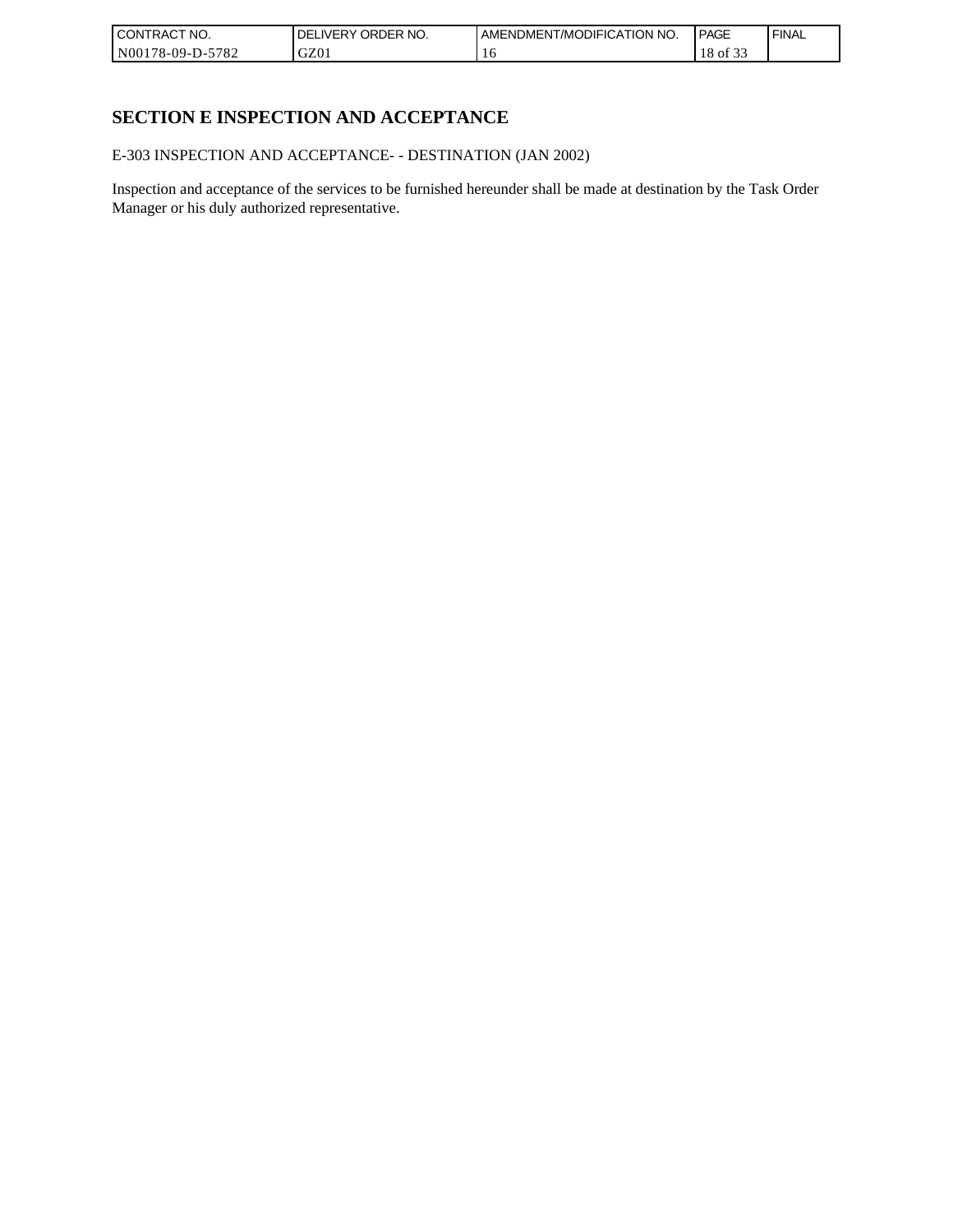| l CON <sup>-</sup><br>'TRACT NO. | NO.<br>ORDER <sup>'</sup><br><b>DELIVERY</b> | AMENDMENT/MODIFICATION<br>I NO. | <b>PAGE</b> | <b>FINAL</b> |
|----------------------------------|----------------------------------------------|---------------------------------|-------------|--------------|
| N00178-09-D-5782                 | GZ01                                         | 10                              | 0Ì<br>ن ر   |              |

### **SECTION F DELIVERABLES OR PERFORMANCE**

The periods of performance for the following Items are as follows:

| 4001 | $1/11/2012 - 1/10/2013$ |
|------|-------------------------|
| 4002 | $9/11/2012 - 9/10/2013$ |
| 4003 | $9/11/2013 - 9/10/2014$ |
| 4004 | $9/11/2014 - 9/10/2015$ |
| 6001 | $1/11/2012 - 1/10/2013$ |
| 6002 | $9/11/2012 - 9/10/2013$ |
| 6003 | $9/11/2013 - 9/10/2014$ |
| 6004 | $9/11/2014 - 9/10/2015$ |

CLIN - DELIVERIES OR PERFORMANCE

The periods of performance for the following Items are as follows:

The periods of performance for the following Option Items are as follows:

| 4005 | $9/11/2015 - 9/12/2016$ |
|------|-------------------------|
| 6005 | $9/11/2015 - 9/10/2016$ |

Services to be performed hereunder will be provided at (insert specific address and building etc.)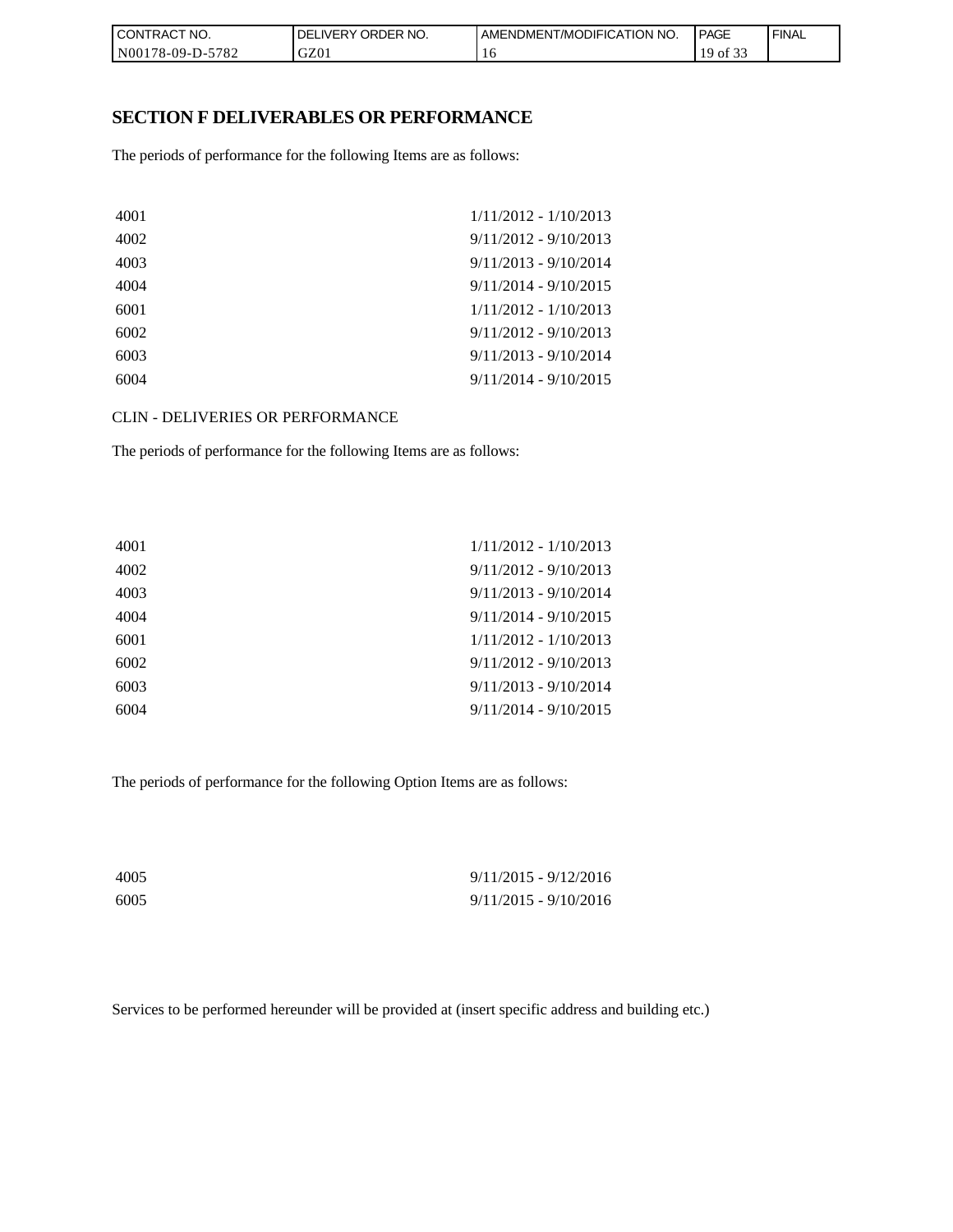| I CONTRACT NO.   | ORDER NO.<br><b>DELIVERY</b> | AMENDMENT/MODIFICATION NO. | <b>PAGE</b>                      | ' FINAL |
|------------------|------------------------------|----------------------------|----------------------------------|---------|
| N00178-09-D-5782 | GZ01                         |                            | $\sim$ $\sim$ $\sim$<br>20 of 33 |         |

# **SECTION G CONTRACT ADMINISTRATION DATA**

Task Order Manager

Philip A. Middleton, Code 58210, P. O. Box 19022 North Charleston, SC 29419-9022 [philip.a.middleton@navy.mil](mailto:cphilip.a.middleton@navy.mil), 843-218-3331

G-314 TYPE OF CONTRACT (DEC 1999)

This is a CPFF task order.

G-317 INVOICING INSTRUCTIONS FOR SERVICES USING WIDE AREA WORK FLOW (WAWF) (JAN 2007)

(a) Invoices for services rendered under this task order shall be submitted electronically through the Wide Area Work Flow-Receipt and Acceptance (WAWF). The contractor shall submit invoices for payment per contract terms. The Government shall process invoices for payment per contract terms.

(b) The vendor shall have their CAGE Code activated by calling 1-866-618-5988. Once activated, the vendor shall self-register at the WAWF website at [https://wawf.eb.mil.](https://wawf.eb.mil/) Vendor training is available on the internet at [https://wawftraining.eb.mil.](https://wawftraining.eb.mil/) Additional support can be accessed by calling the Navy WAWF Assistance Line at 1-800-559-9293.

(c) Back-up documentation can be included and attached to the invoice in WAWF. Attachments created with any Microsoft Office product, or Adobe (.pdf files), is attachable to the invoice in WAWF.

(d) A separate invoice will be prepared no more frequently than every two weeks. Do not combine the payment claims for services provided under this contract.

(e) The following information is provided for completion of the invoice in WAWF:

| Invoice Type        | <b>Cost Vouchers</b>                  |
|---------------------|---------------------------------------|
| Issued by           | N65236                                |
| Admin by            | Code S2404A DCMA MANASSAS             |
| <b>DCAA</b> Auditor | Code ______ DCAA ______ Branch Office |
| Service Approver    | Code S2404A DCMA MANASSAS             |
| Pay by              | Code HQ0338 DFAS COLUMBUS CENTER      |

Pursuant to the requirement at DFARS PGI 204.7108, Payment Instructions (d) (12) none of the standard payment instructions identified in paragraphs (d)(1) through (11) of this section are appropriate, the Payment instructions below provide a significantly better reflection of how funds will be expended in support of contract performance.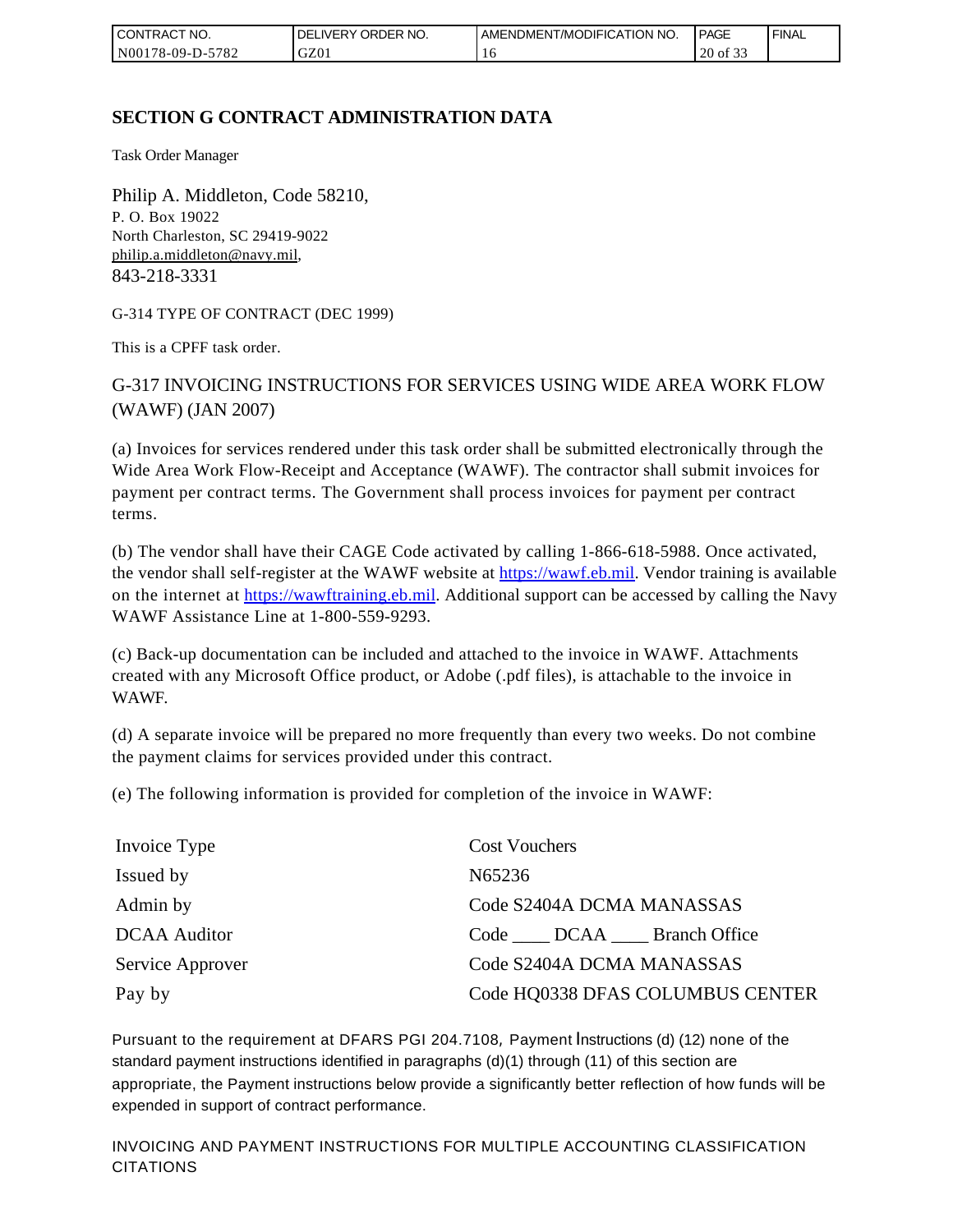| l CON <sup>-</sup><br>TRACT NO. | ORDER<br>NO.<br>LIVERY<br>DELI | AMENDMENT/MODIFICATION NO. | <b>PAGE</b>                                   | ' FINAL |
|---------------------------------|--------------------------------|----------------------------|-----------------------------------------------|---------|
| 5782<br>N00178-09-D-5           | GZ01                           | . U                        | $\sim$ $\sim$ $\sim$<br>ΟĪ<br>∸<br><u>. .</u> |         |

Consistent with task order clause 5252.232-9206, Segregation of Costs, the contractor shall segregate and accumulate costs for the performance of this task order by the appropriate Accounting Classification Reference Number (ACRN). The contractor's invoice shall identify the appropriate Contract and Task Order numbers. For the work performed, invoiced costs shall be associated to the Contract Line Item Number (CLIN), the Contract Subline Item (SLIN), and the specific ACRN. Invoices submitted to the paying office that do not comply with this requirement will be returned to the contractor for resubmission. The contractor shall provide an electronic copy of each invoice to the Task Order Manager at the time of submission to DCAA/DFAS. The paying office will disburse funds in strict compliance with the amounts invoiced by CLIN/SLIN/ACRN.

#### ACTIVITY OMBUDSMAN

The SPAWAR Ombudsman for this Task Order is:

Name: Code: 8.6.2 Address: PO Box 190022, N. Charleston, SC 29419 Phone: (843) 218-5115 Email: Accounting Data SLINID PR Number Amount -------- ---------------------- ---------------------400101 1300239279 25000.00 LLA : AA 970130.1212D 2012 010 1 010400807793-1 884 257.22 DRAM 26316 044226 Standard Number: DRAM 26316/AA NWA: 100000579665 0060 ALL TASKS IN THE PWS BASE Funding 25000.00 Cumulative Funding 25000.00 MOD 01 400102 1300286595 270000.00 LLA : AB 9720130 1212 201 2 010 1 010100 80 7700-1 884 257.31 P RM 22085 Standard Number: PRM 22085/AA NWA: 100000579674 0060 ALL TASKS 600101 1300286595 10000.00 LLA : AB 9720130 1212 201 2 010 1 010100 80 7700-1 884 257.31 P RM 22085 Standard Number: PRM 22085/AA NWA: 100000579674 0060 ODCS MOD 01 Funding 280000.00 Cumulative Funding 305000.00 MOD 02 400201 1300298860 1865000.00  $T.T.A$  : AC 9720130.18P2 252 46896 0 068688 2D JTF42 468962 1H303Q Standard Number: N4689612MPJTF42/AA NWA: 100000742221 0060 TASK MCIS CNDSP 600201 1300298860 20000.00 LLA : AC 9720130.18P2 252 46896 0 068688 2D JTF42 468962 1H303Q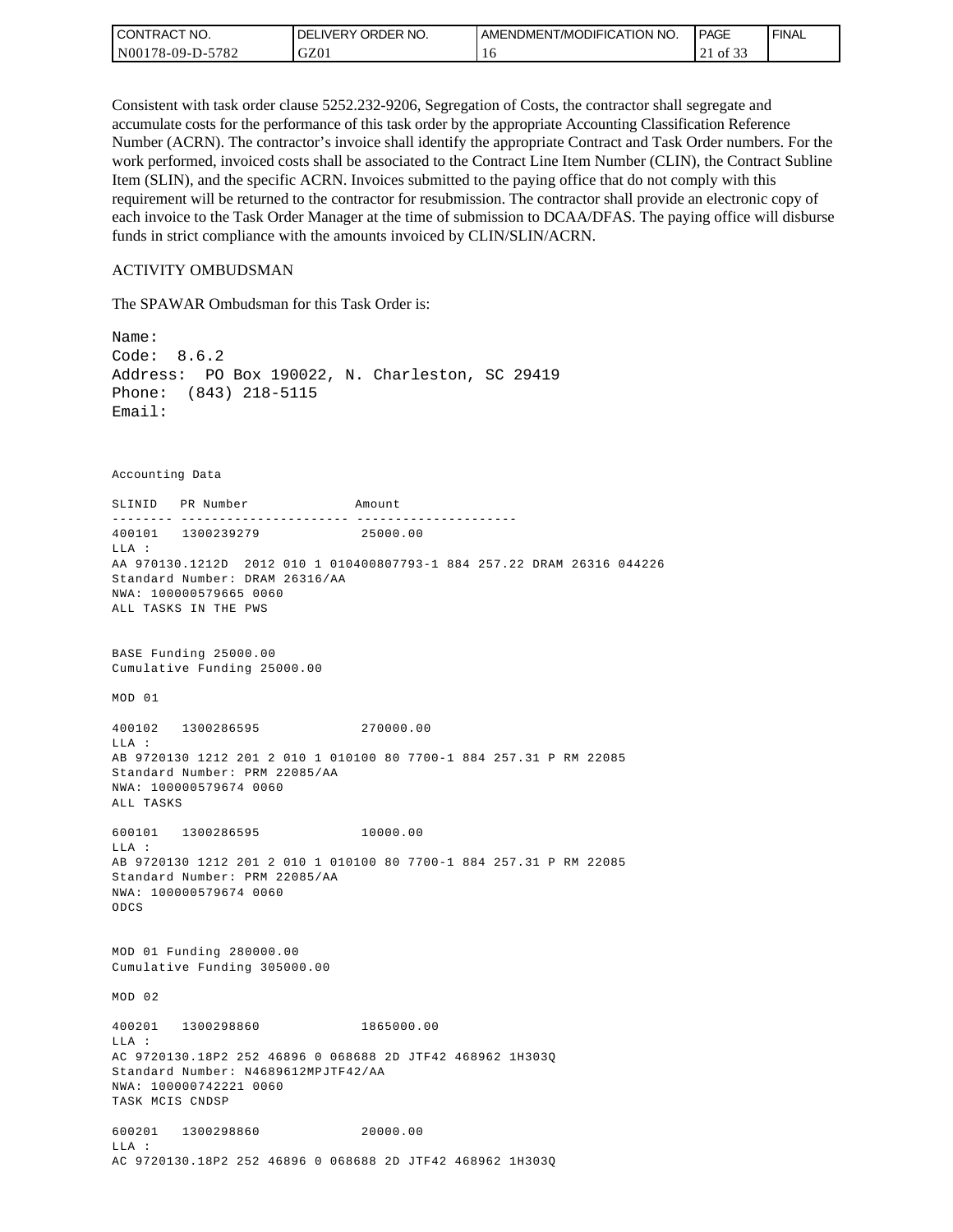CONTRACT NO. DELIVERY ORDER NO. AMENDMENT/MODIFICATION NO. **PAGE**  FINALCONTRACT NO.<br>
NO0178-09-D-5<br>
Standard Numb<br>
Non 178-09-D-5<br>
Standard Numb<br>
NNA: 10000074<br>
ODCS TASK MCI<br>
Cumulative Fu<br>
MOD 03<br>
400202 1300<br>
400202 1300<br>
LLA:<br>
AD 970130.131<br>
Standard Numb<br>
NNA: 10000077<br>
MOD 03 Fundin<br>
Cu N00178-09-D-5782 GZ01 16 22 of 33 Standard Number: N4689612MPJTF42/AA NWA: 100000742221 0060 ODCS TASK MCIS CNDSP MOD 02 Funding 1885000.00 Cumulative Funding 2190000.00 MOD 03 400202 1300319971 272477.34  $T.T.A$  : AD 970130.1313D 2013 0101010400807793-1884 257.31 PRM 3347 044226 Standard Number: PRM 33474 NWA: 100000773020 0060 MOD 03 Funding 272477.34 Cumulative Funding 2462477.34 MOD 04 400203 1300332147 185367.00 LLA : AE 9730130 1884 201 3 010 1 010400 80 7793-1 884 257.31 P RM 34293 044226 Standard Number: PRM 34293 NWA: 100000809878 0060 TASK MCIS NETTOPS MOD 04 Funding 185367.00 Cumulative Funding 2647844.34 MOD 05 Funding 0.00 Cumulative Funding 2647844.34 MOD 06 400204 1300354996 150000.00  $T.T.A$  : AG 970130.1313D 2013 0101010400807793-1884 275.31 PRM35086 044226 Standard Number: PMR 35086 NWA:100000832927-0060 TASK MCIS NETTOPS 400205 1300354996 125000.00 LLA : AH 970130.1313D 2013 0101010400807793-1884 275.31 PRM35050 044226 Standard Number: PRM 35050 NWA: 100000832928-0060 TASK MCIS NETTOPS 600202 1300354996 5000.00 LLA : AH 970130.1313D 2013 0101010400807793-1884 275.31 PRM35050 044226 Standard Number: PRM 35050 NWA: 100000832928-0060 ODCS MCIS NETTOPS MOD 06 Funding 280000.00 Cumulative Funding 2927844.34 MOD 07 Funding 0.00 Cumulative Funding 2927844.34 MOD 08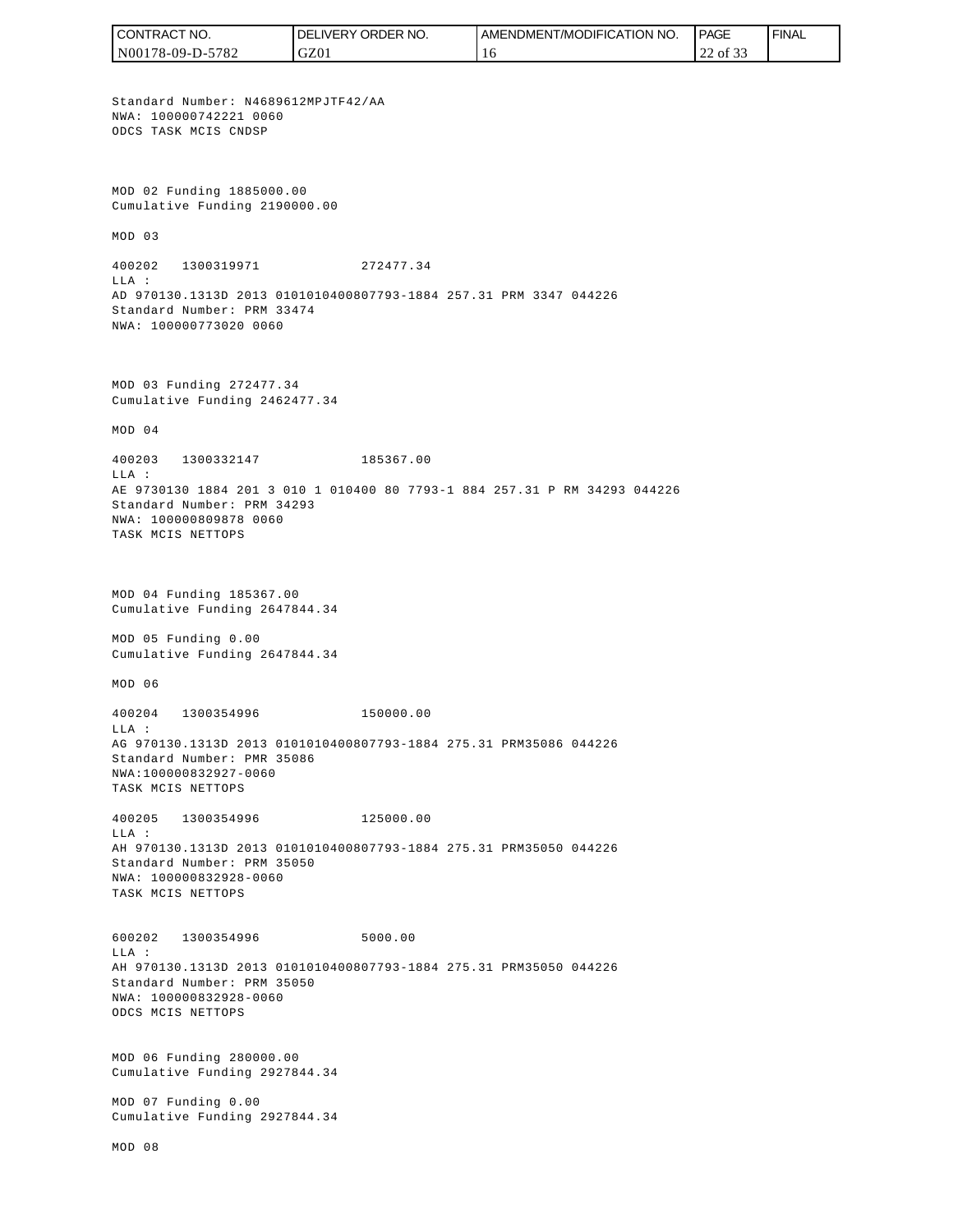400301 1300373150 1700000.00  $T.T.A$  : AJ 9730130 18P2 253 46896 0 068688 2D PJTF38 4689631H304Q Standard Number: N4689613MPJTF38 NWA: 100000831524-0060 MCIS NETTOPS 400302 1300373150 180000.00 LLA : AK 9730130 1884 010 10104 0 080779 3 257.31 PRM36219 044226 Standard Number: PRM 36219 NWA: 100000852592-0060 MCIS NETTOPS 400303 1300373150 50000.00 LLA : AL 9730130 1884 010 10104 0 080779 3 257.31 PRM36229 044226 Standard Number: PRM 36229 NWA: 100000852590-0060 MCIS NETTOPS 600301 1300373150 9215.99  $T.T.A$  : AJ 9730130 18P2 253 46896 0 068688 2D PJTF38 4689631H304Q MOD 08 Funding 1939215.99 Cumulative Funding 4867060.33 MOD 09 Funding 0.00 Cumulative Funding 2927844.34 MOD 10 Funding 0.00 Cumulative Funding 4867060.33 MOD 11 400304 1300394554 150000.00 LLA : AM 970130.1414D 1884 0101010400807793 257.31 PRM46252 044226 Standard Number: PRM 46252 NWA: 100000876563 0060 TASK MCIS NETTOPS MOD 11 Funding 150000.00 Cumulative Funding 5017060.33 MOD 12 Funding 0.00 Cumulative Funding 5017060.33 MOD 13 400305 1300415544 450000.00  $T.T.A$  : AN 970130.1414D 1884 0101010400807793 257.31 PRM47234 044226 Standard Number: PRM47234 NWA: 100000876217 0060 MCIS NETTOPS MOD 13 Funding 450000.00 Cumulative Funding 5467060.33 MOD 14 400306 1300436371 432000.00  $T.T.A$  : AP 970130 1414D 1884 010 10104 0 080779 3 257.31 PRM47625 044226 Standard Number: PRM 47625 NWA: 100000876218 0060 IA CNDSP SUPPORT N00178-09-D-5782 GZ01 16 23 of 33

CONTRACT NO.

DELIVERY ORDER NO.

AMENDMENT/MODIFICATION NO.

PAGE

FINAL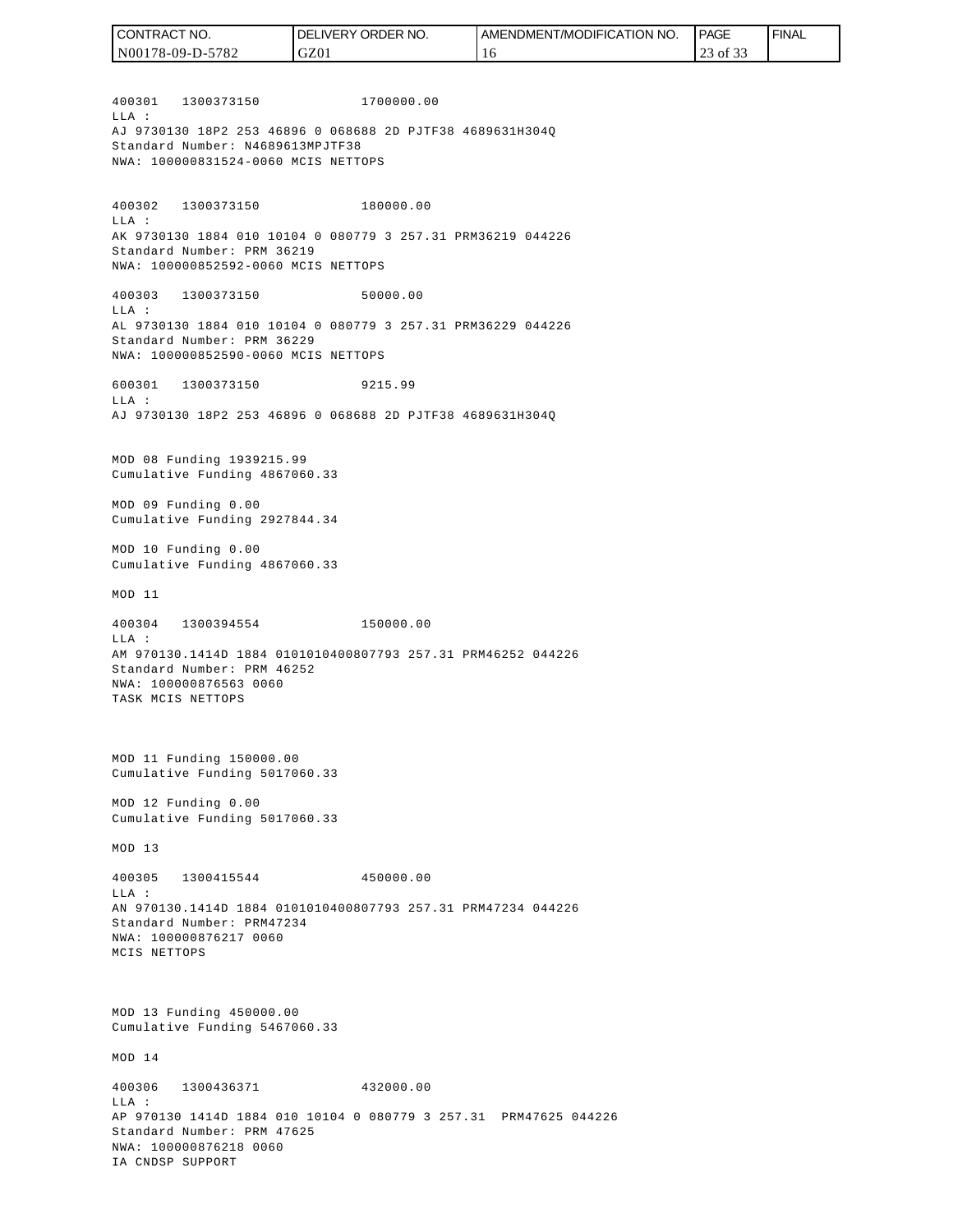| I CONTRACT NO.   | <b>I DELIVERY ORDER NO.</b> | I AMENDMENT/MODIFICATION NO. | <b>PAGE</b> | ' FINAL |
|------------------|-----------------------------|------------------------------|-------------|---------|
| N00178-09-D-5782 | GZ01                        | 10                           | $4$ of 3.   |         |

400307 1300436371 100000.00 LLA : AQ 970130 1414D 1884 010 10104 0 080779 3 257.31 PRM47236 044226 Standard Number: PRM 47236 NWA: 100000876564 0060 NETTOPS SUPPORT

600302 1300436371 1000.00 LLA : AP 970130 1414D 1884 010 10104 0 080779 3 257.31 PRM47625 044226 Standard Number: PRM 47625 NWA:100000876218 0060 ODCs IA CNDSP

MOD 14 Funding 533000.00 Cumulative Funding 6000060.33

MOD 15

400401 1300443439 146506.30 LLA : AR 970130.1414D 1884 0101010400807793 257.31 PRM47246 044226 Standard Number: PRM 47246 NWA: 100000876513 0060 HAIMS SUPPORT

400402 1300443439 326566.16 LLA : AS 970130.1414D 1884 0101010400807793 257.31 PRM47632 044226 Standard Number: PRM 47632 NWA: 100000876514 0060 HAIMS SUPPORT

400403 1300443439 170045.28 LLA : AT 970130.1414D 1884 0101010400807793 257.31 PRM47629 044226 Standard Number: PRM 47629 NWA: 100000876565 0060 NET OPS

600401 1300443439 2000.00  $T.T.A$  : AS 970130.1414D 1884 0101010400807793 257.31 PRM47632 044226 Standard Number: PRM 47632 NWA: 100000876514 0060 ODC HAIMS SUPPORT

MOD 15 Funding 645117.74 Cumulative Funding 6645178.07

MOD 16

400403 1300443439 100.00 LLA : AT 970130.1414D 1884 0101010400807793 257.31 PRM47629 044226 Standard Number: PRM 47629 NWA: 100000876565 0060 NET OPS

MOD 16 Funding 100.00 Cumulative Funding 6645278.07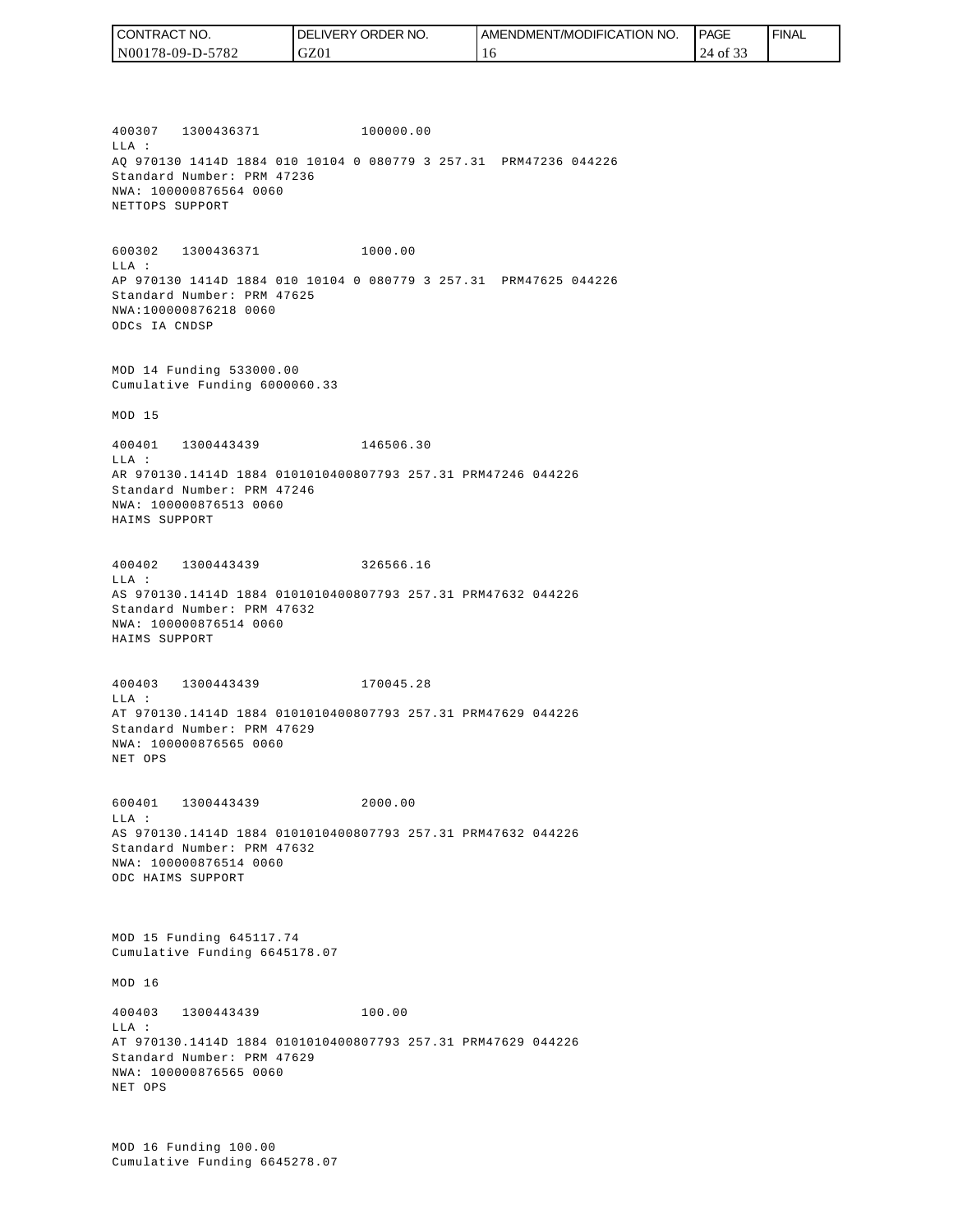| CONTRACT<br>'NO. | ORDER NO.<br><b>DELIVERY</b> | <b>LAMENDMENT/MODIFICATION NO.</b> | <b>PAGE</b>     | ' FINAL |
|------------------|------------------------------|------------------------------------|-----------------|---------|
| N00178-09-D-5782 | GZ01                         | n                                  | ΟĪ<br>ر_<br>. ب |         |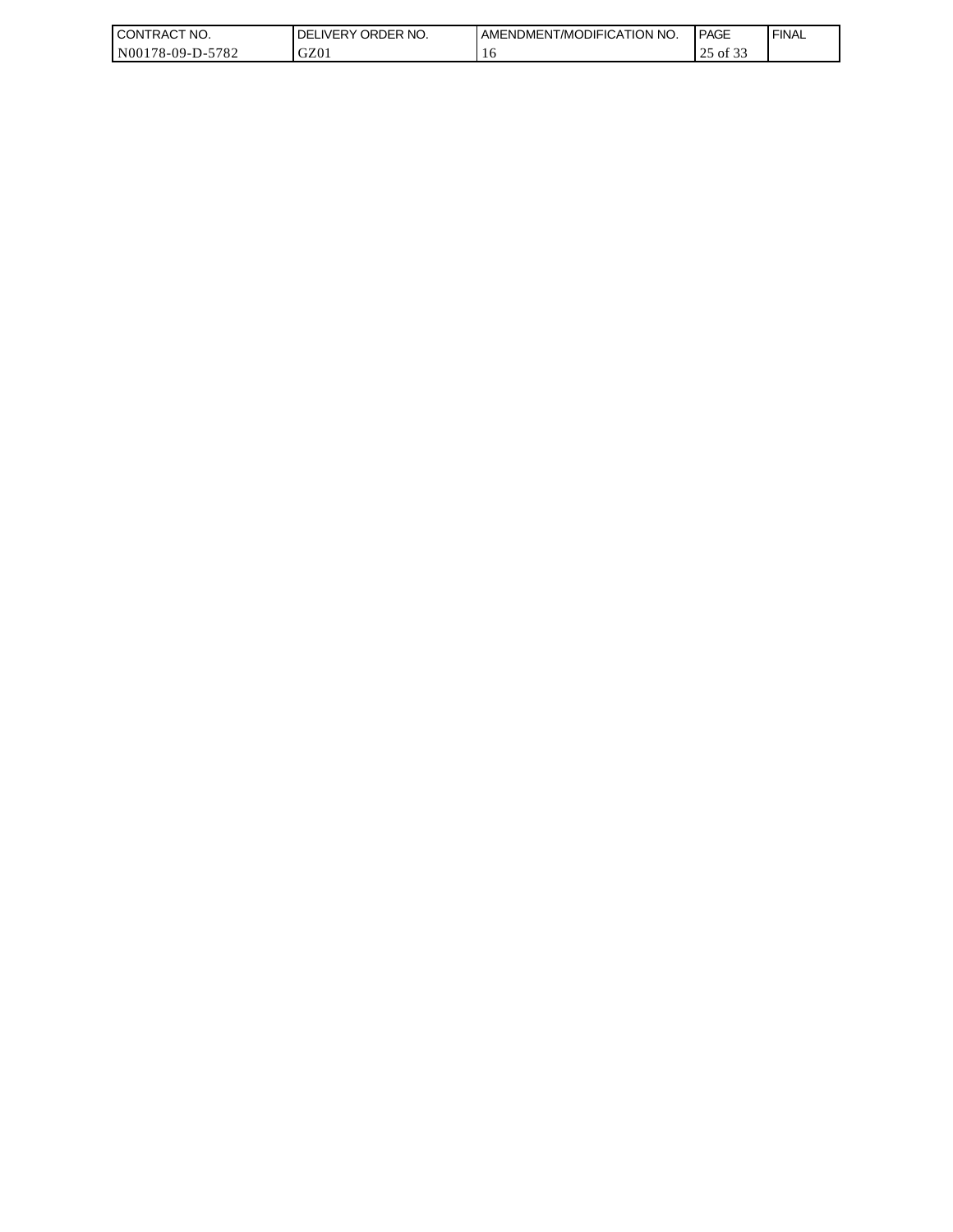| I CON <sup>-</sup><br><b>'TRACT NO.</b> | NO.<br>ORDER<br>DELIVERY | AMENDMENT/MODIFICATION NO. | I PAGE                              | ' FINAL |
|-----------------------------------------|--------------------------|----------------------------|-------------------------------------|---------|
| N00178-09-D-5782                        | GZ01                     | 1 U                        | $\sim$ $\sim$ $\sim$<br>26<br>of 33 |         |

# **SECTION H SPECIAL CONTRACT REQUIREMENTS**

#### 5252.232-9206 SEGREGATION OF COSTS (DEC 2003)

(a) The Contractor agrees to segregate costs incurred under this task order at the lowest level of performance, either task or subtask, rather than on a total task order basis, and to submit invoices reflecting costs incurred at that level. Invoices shall contain summaries of work charged during the period covered, as well as overall cumulative summaries by labor category for all work invoiced to date (if applicable), by line item, task or subtask.

(b) Where multiple lines of accounting are present, the ACRN preceding the accounting citation will be found in Section B and/or Section G. Payment of Contractor invoices shall be accomplished only by charging the ACRN that corresponds to the work invoiced.

(c) Except when payment requests are submitted electronically as specified in the clause at DFARS 252.232-7003, Electronic Submission of Payment Requests, one copy of each invoice or voucher will be provided, at the time of submission to DCAA, to the Task Order Manager.

#### H-350 REIMBURSEMENT OF TRAVEL COSTS (NOV 2005)

(a) Contractor Request and Government Approval of Travel

Any travel under this contract must be specifically requested in writing, by the contractor prior to incurring any travel costs. If this contract is a definite or indefinite delivery contract, then the written Government authorization will be by task/delivery orders issued by the Ordering Officer or by a modification to an issued task/delivery order. If this contract is not a definite or indefinite delivery contract, then the written Government authorization will be by written notice of approval from the Contracting Officer's Representative (COR). The request shall include as a minimum, the following:

- (1) Contract number
- (2) Date, time, and place of proposed travel
- (3) Purpose of travel and how it relates to the contract
- (4) Contractor's estimated cost of travel
- (5) Name(s) of individual(s) traveling and;
- (6) A breakdown of estimated travel and per diem charges.
- (b) General

(1) The costs for travel, subsistence, and lodging shall be reimbursed to the contractor only to the extent that it is necessary and authorized for performance of the work under this contract. The costs for travel, subsistence, and lodging shall be reimbursed to the contractor in accordance with the Federal Acquisition Regulation (FAR) 31.205-46, which is incorporated by reference into this contract. As specified in FAR 31.205-46(a) (2), reimbursement for the costs incurred for lodging, meals and incidental expenses (as defined in the travel regulations cited subparagraphs  $(b)(1)(i)$  through  $(b)(1)(iii)$  below) shall be considered to be reasonable and allowable only to the extent that they do not exceed on a daily basis the maximum per diem rates in effect at the time of travel as set forth in the following:

(i) Federal Travel Regulation prescribed by the General Services Administration for travel in the contiguous 48 United States;

(ii) Joint Travel Regulation, Volume 2, DoD Civilian Personnel, Appendix A, prescribed by the Department of Defense for travel in Alaska, Hawaii, The Commonwealth of Puerto Rico, and the territories and possessions of the United States; or

(iii) Standardized Regulations, (Government Civilians, Foreign Areas), Section 925, "Maximum Travel Per Diem Allowances in Foreign Areas" prescribed by the Department of State, for travel in areas not covered in the travel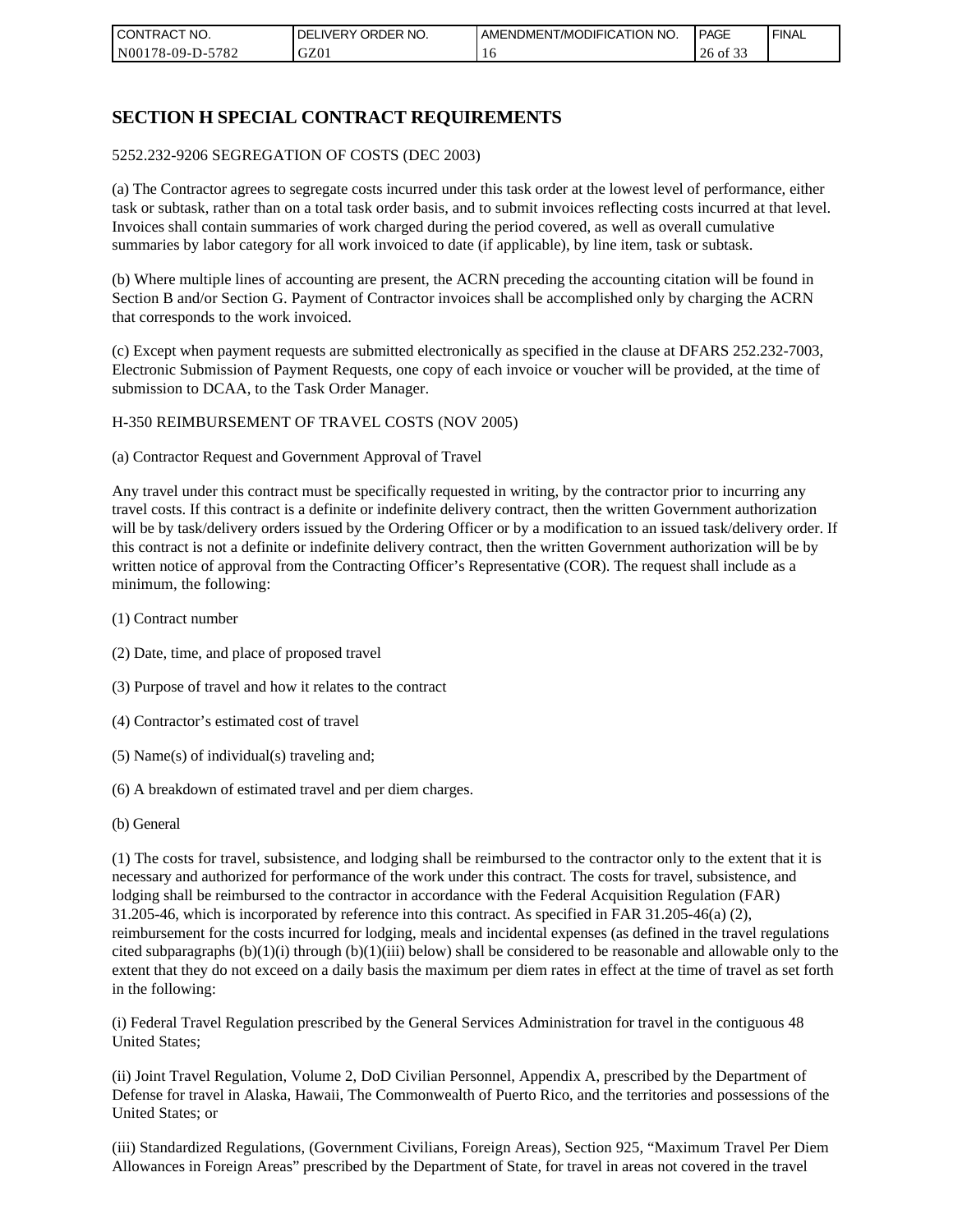| I CONT'<br>TRACT NO.   | ' ORDER NO.<br><b>DELIVERY</b> | I AMENDMENT/MODIFICATION NO. | <b>PAGE</b>       | ' FINAL |
|------------------------|--------------------------------|------------------------------|-------------------|---------|
| -5782<br>N00178-09-D-5 | GZ01                           | n                            | of 33<br><u>.</u> |         |

regulations cited in subparagraphs  $(b)(1)(i)$  and  $(b)(1)(ii)$  above.

(2) Personnel in travel status from and to the contractor's place of business and designated work site or vice versa, shall be considered to be performing work under the contract, and contractor shall bill such travel time at the straight (regular) time rate; however, such billing shall not exceed eight hours per person for any one person while in travel status during one calendar day.

(c) Per Diem

(1) The contractor shall not be paid per diem for contractor personnel who reside in the metropolitan area in which the tasks are being performed. Per diem shall not be paid on services performed at contractor's home facility and at any facility required by the contract, or at any location within a radius of 50 miles from the contractor's home facility and any facility required by this contract.

(2) Costs for subsistence and lodging shall be paid to the contractor only to the extent that overnight stay is necessary and authorized in writing by the Government for performance of the work under this contract per paragraph (a). When authorized, per diem shall be paid by the contractor to its employees at a rate not to exceed the rate specified in the travel regulations cited in FAR 31.205-46(a)(2) and authorized in writing by the Government. The authorized per diem rate shall be the same as the prevailing locality per diem rate.

(3) Reimbursement to the contractor for per diem shall be limited to payments to employees not to exceed the authorized per diem and as authorized in writing by the Government per paragraph (a). Fractional parts of a day shall be payable on a prorated basis for purposes of billing for per diem charges attributed to subsistence on days of travel. The departure day from the Permanent Duty Station (PDS) and return day to the PDS shall be 75% of the applicable per diem rate. The contractor shall retain supporting documentation for per diem paid to employees as evidence of actual payments, as required by the FAR 52.216-7 "Allowable Cost and Payment" clause of the contract.

#### (d) Transportation

(1) The contractor shall be paid on the basis of actual amounts paid to the extent that such transportation is necessary for the performance of work under the contract and is authorized in writing by the Government per paragraph (a).

(2) The contractor agrees, in the performance of necessary travel, to use the lowest cost mode commensurate with the requirements of the mission and in accordance with good traffic management principles. When it is necessary to use air or rail travel, the contractor agrees to use coach, tourist class or similar accommodations to the extent consistent with the successful and economical accomplishment of the mission for which the travel is being performed. Documentation must be provided to substantiate non-availability of coach or tourist if business or first class is proposed to accomplish travel requirements.

(3) When transportation by privately owned conveyance (POC) is authorized, the contractor shall be paid on a mileage basis not to exceed the applicable Government transportation rate specified in the travel regulations cited in FAR 31.205-46(a)(2) and is authorized in writing by the Government per paragraph (a).

(4) When transportation by privately owned (motor) vehicle (POV) is authorized, required travel of contractor personnel, that is not commuting travel, may be paid to the extent that it exceeds the normal commuting mileage of such employee. When an employee's POV is used for travel between an employee's residence or the Permanent Duty Station and one or more alternate work sites within the local area, the employee shall be paid mileage for the distance that exceeds the employee's commuting distance.

(5) When transportation by a rental automobile, other special conveyance or public conveyance is authorized, the contractor shall be paid the rental and/or hiring charge and operating expenses incurred on official business (if not included in the rental or hiring charge). When the operating expenses are included in the rental or hiring charge, there should be a record of those expenses available to submit with the receipt. Examples of such operating expenses include: hiring charge (bus, streetcar or subway fares), gasoline and oil, parking, and tunnel tolls.

#### (6) Definitions:

(i) "Permanent Duty Station" (PDS) is the location of the employee's permanent work assignment (i.e., the building or other place where the employee regularly reports for work.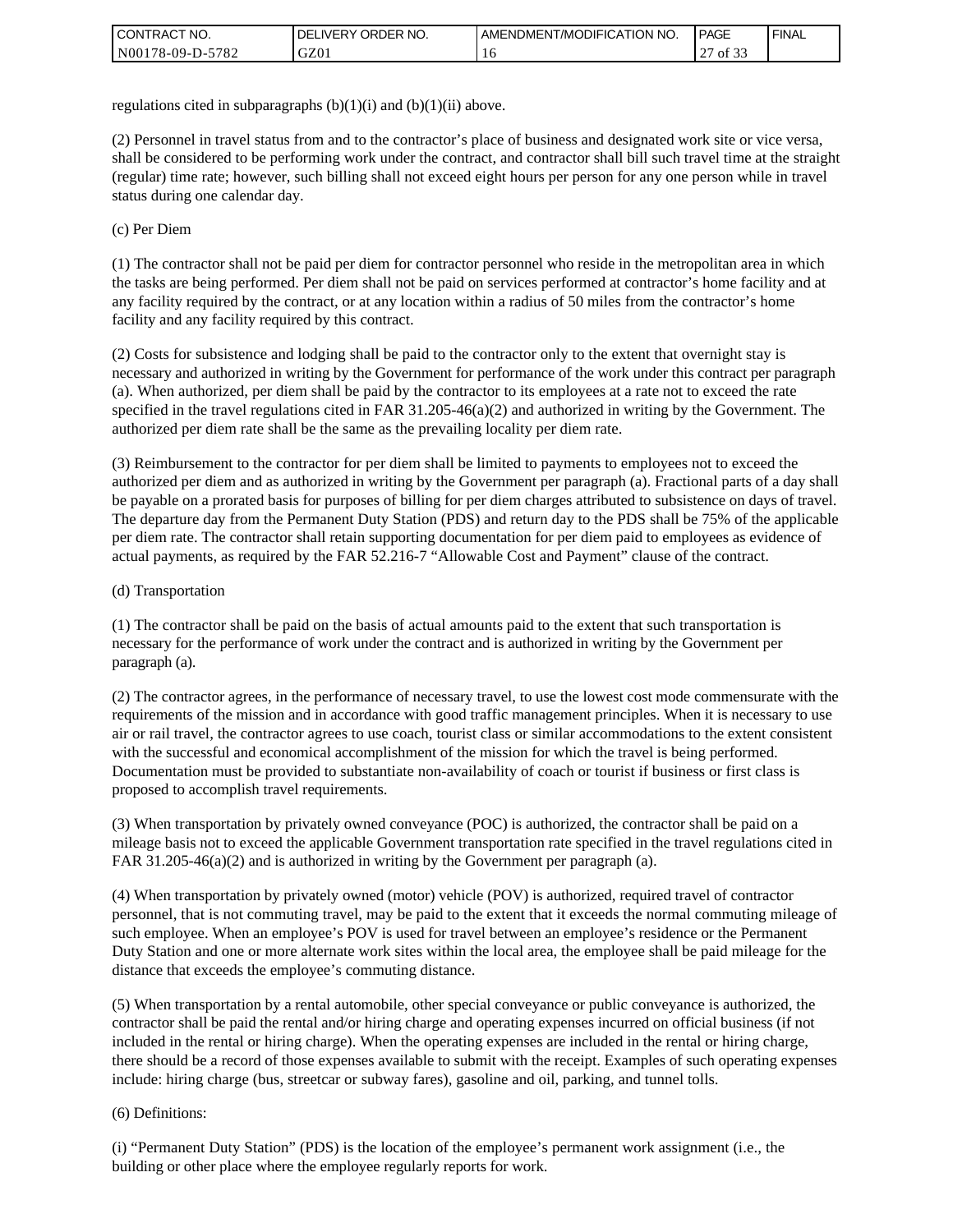| I CONTRACT NO.   | DELIVERY ORDER NO. | <b>LAMENDMENT/MODIFICATION NO.</b> | PAGE                         | ' FINAL |
|------------------|--------------------|------------------------------------|------------------------------|---------|
| N00178-09-D-5782 | GZ01               |                                    | $\sim$ $\sim$<br>28<br>of 33 |         |

(ii) "Privately Owned Conveyance" (POC) is any transportation mode used for the movement of persons from place to place, other than a Government conveyance or common carrier, including a conveyance loaned for a charge to, or rented at personal expense by, an employee for transportation while on travel when such rental conveyance has not been authorized/approved as a Special Conveyance.

(iii) "Privately Owned (Motor) Vehicle (POV)" is any motor vehicle (including an automobile, light truck, van or pickup truck) owned by, or on a long-term lease (12 or more months) to, an employee or that employee's dependent for the primary purpose of providing personal transportation, that:

(a) is self-propelled and licensed to travel on the public highways;

(b) is designed to carry passengers or goods; and

(c) has four or more wheels or is a motorcycle or moped.

(iv) "Special Conveyance" is commercially rented or hired vehicles other than a POC and other than those owned or under contract to an agency.

(v) "Public Conveyance" is local public transportation (e.g., bus, streetcar, subway, etc) or taxicab.

(iv) "Residence" is the fixed or permanent domicile of a person that can be reasonably justified as a bona fide residence.

EXAMPLE 1: Employee's one way commuting distance to regular place of work is 7 miles. Employee drives from residence to an alternate work site, a distance of 18 miles. Upon completion of work, employee returns to residence, a distance of 18 miles.

In this case, the employee is entitled to be reimbursed for the distance that exceeds the normal round trip commuting distance (14 miles). The employee is reimbursed for 22 miles (18 + 18 - 14 = 22).

EXAMPLE 2: Employee's one way commuting distance to regular place of work is 15 miles. Employee drives from residence to an alternate work site, a distance of 5 miles. Upon completion of work, employee returns to residence, a distance of 5 miles.

In this case, the employee is not entitled to be reimbursed for the travel performed (10 miles), since the distance traveled is less than the commuting distance (30 miles) to the regular place of work.

EXAMPLE 3: Employee's one way commuting distance to regular place of work is 15 miles. Employee drives to regular place of work. Employee is required to travel to an alternate work site, a distance of 30 miles. Upon completion of work, employee returns to residence, a distance of 15 miles.

In this case, the employee is entitled to be reimbursed for the distance that exceeds the normal round trip commuting distance (30 miles). The employee is reimbursed for 30 miles  $(15 + 30 + 15 - 30 = 30)$ .

EXAMPLE 4: Employee's one way commuting distance to regular place of work is 12 miles. In the morning the employee drives to an alternate work site (45 miles). In the afternoon the employee returns to the regular place of work (67 miles). After completion of work, employee returns to residence, a distance of 12 miles.

In this case, the employee is entitled to be reimbursed for the distance that exceeds the normal round trip commuting distance (24 miles). The employee is reimbursed for 100 miles  $(45 + 67 + 12 - 24 = 100)$ .

EXAMPLE 5: Employee's one way commuting distance to regular place of work is 35 miles. Employee drives to the regular place of work (35 miles). Later, the employee drives to alternate work site #1 (50 miles) and then to alternate work site #2 (25 miles). Employee then drives to residence (10 miles).

In this case, the employee is entitled to be reimbursed for the distance that exceeds the normal commuting distance (70 miles). The employee is reimbursed for 50 miles  $(35 + 50 + 25 + 10 - 70 = 50)$ .

EXAMPLE 6: Employee's one way commuting distance to regular place of work is 20 miles. Employee drives to the regular place of work (20 miles). Later, the employee drives to alternate work site #1 (10 miles) and then to alternate work site #2 (5 miles). Employee then drives to residence (2 miles).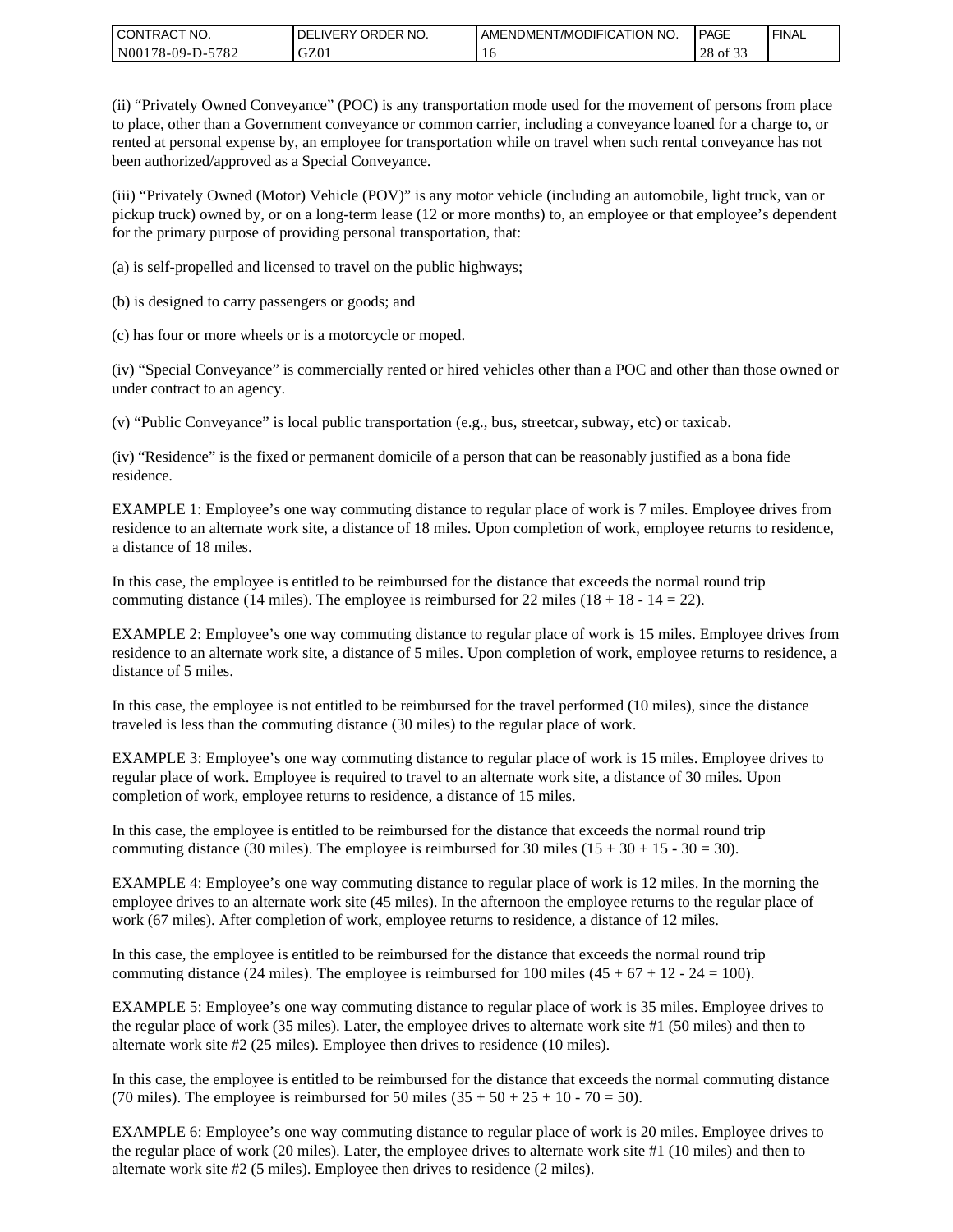| <b>CONTRACT NO.</b> | ' ORDER NO.<br><b>DELIVERY</b> | I AMENDMENT/MODIFICATION NO. | PAGE        | ' FINAL |
|---------------------|--------------------------------|------------------------------|-------------|---------|
| N00178-09-D-5782    | GZ01                           |                              | 29<br>of 33 |         |

In this case, the employee is not entitled to be reimbursed for the travel performed (37 miles), since the distance traveled is less than the commuting distance (40 miles) to the regular place of work.

#### H-355 CONTRACTOR IDENTIFICATION (DEC 1999)

(a) Contractor employees must be clearly identifiable while on Government property by wearing appropriate badges.

(b) Contractor employees are required to clearly identify themselves and the company they work for whenever making contact with Government personnel by telephone or other electronic means.

H-359 LIMITED RELEASE OF CONTRACTOR CONFIDENTIAL BUSINESS INFORMATION (CBI) (NOV 2003)

#### (a) Definition.

"Confidential business information," as used in this clause, is defined as all forms and types of financial, business, scientific, technical, economic, or engineering information, including patterns, plans, compilations, program devices, formulas, designs, prototypes, methods, techniques, processes, procedures, programs, or codes, whether tangible or intangible, and whether or how stored, compiled, or memorialized physically, electronically, graphically, photographically, or in writing if -- (1) the owner thereof has taken reasonable measures to keep such information secret, and (2) the information derives independent economic value, actual or potential from not being generally known to, and not being readily ascertainable through proper means by, the public. Confidential business information may include technical data as that term is defined in DFARS §§ 252.227-7013(a)(14),  $252.227-7015(a)(4)$ , and  $252.227-7018(a)(19)$ . It may also include computer software as that term is defined in DFARS §§ 252.227-7014(a)(4) and 252.227-7018(a)(4).

(b) The Space and Naval Warfare Systems Command (SPAWAR) may release to individuals employed by SPAWAR support contractors and their subcontractors confidential business information submitted by the contractor or its subcontractors pursuant to the provisions of this contract. Business information that would ordinarily be entitled to confidential treatment may be included in the information released to these individuals. Accordingly, by submission of a proposal or execution of this contract, the offeror or contractor and its subcontractors consent to a limited release of its confidential business information.

(c) Circumstances where SPAWAR may release the contractor's or subcontractors' confidential business information include the following:

(1) To other SPAWAR contractors and subcontractors, and their employees tasked with assisting SPAWAR in handling and processing information and documents in the administration of SPAWAR contracts, such as file room management and contract closeout.

(2) To SPAWAR contractors and subcontractors, and their employees tasked with assisting SPAWAR in accounting support services, including access to cost-reimbursement vouchers.

(3) To SPAWAR contractors and subcontractors, and their employees tasked with assisting SPAWAR in crafting performance work statements, assisting with the evaluation of task order cost/technical proposals and assembling performance metrics information.

(d) SPAWAR recognizes its obligation to protect the contractor and its subcontractors from competitive harm that could result from the release of such information. SPAWAR will permit the limited release of confidential business information under paragraphs  $(c)(1)$ ,  $(c)(2)$  and  $(c)(3)$  only under the following conditions:

(1) SPAWAR determines that access is required by other SPAWAR contractors and their subcontractors to perform the tasks described in paragraphs  $(c)(1)$ ,  $(c)(2)$  and  $(c)(3)$ ,

(2) Access to confidential business information is restricted to individuals with a bona fide need to possess,

(3) Contractors, their subcontractors, and their employees who are granted access to confidential business information have signed an appropriate non-disclosure agreement requiring them to provide the same level of protection to confidential business information that would be provided by SPAWAR employees,

(4) Contractors and their subcontractors having access to confidential business information have agreed under their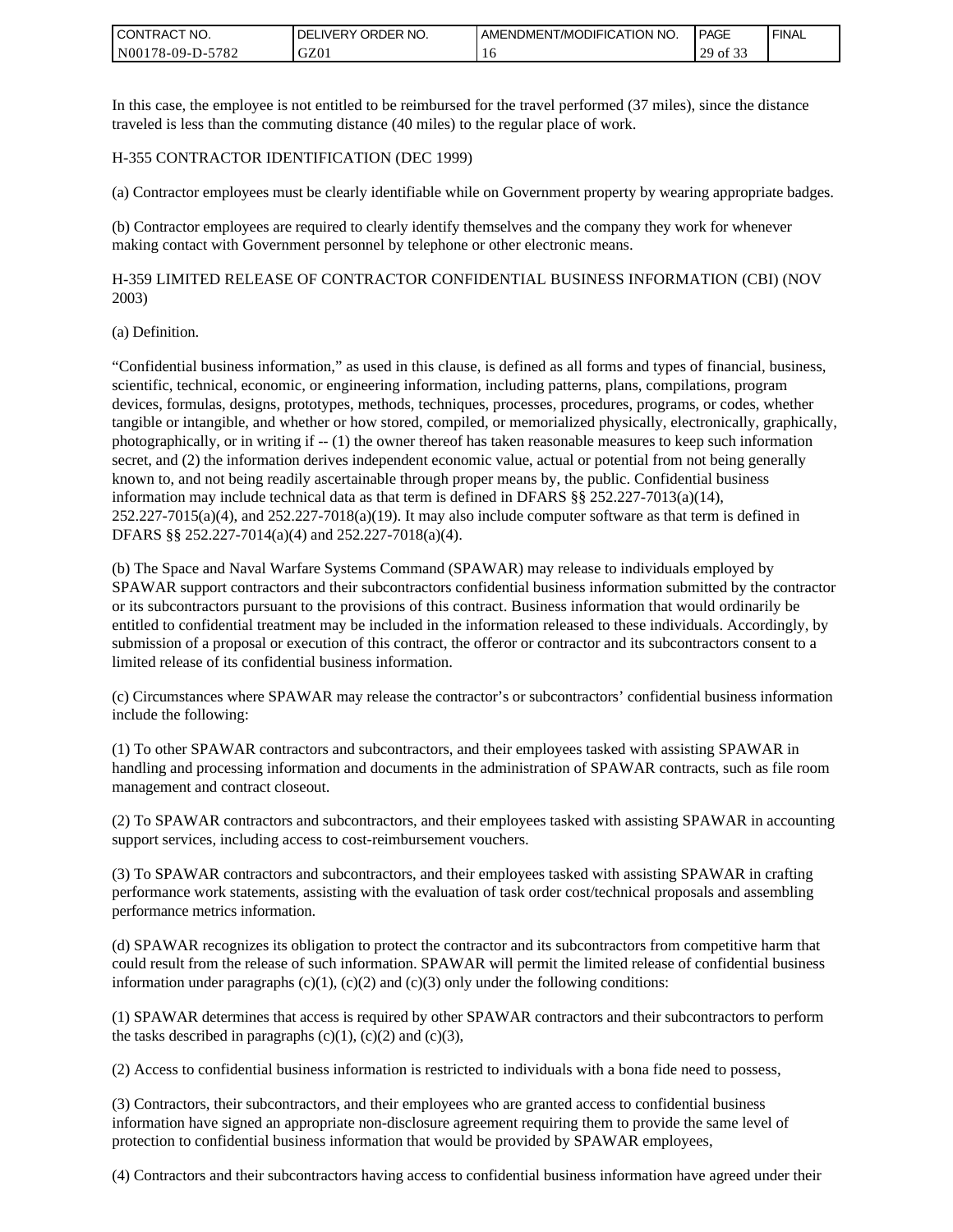| l CON:<br>'TRACT NO.  | ORDER NO.<br>IVERY<br>I DEL. | AMENDMENT/MODIFICATION NO. | <b>PAGE</b>                                                | ' FINAL |
|-----------------------|------------------------------|----------------------------|------------------------------------------------------------|---------|
| N00178-09-D-5<br>5782 | GZ01                         | . U                        | $\sim$ $\sim$ $\sim$<br>$\Omega$<br>ΟĪ<br>30<br><u>. .</u> |         |

contract or a separate corporate non-disclosure agreement to provide the same level of protection to confidential business information that would be provided by SPAWAR employees, and

(5) SPAWAR contractors and their subcontractors performing the tasks described in paragraphs  $(c)(1)$ ,  $(c)(2)$  or  $(c)(3)$ have agreed under their contract or a separate non-disclosure agreement to not use confidential business information for any purpose other than performing the tasks described in paragraphs  $(c)(1)$ ,  $(c)(2)$  and  $(c)(3)$ .

(e) SPAWAR's responsibilities under the Freedom of Information Act are not affected by this clause.

(f) If SPAWAR satisfies the conditions listed in paragraph (d), the contractor and its subcontractors agree to indemnify and hold harmless the Government, its agents, and employees from every claim or liability, including attorneys fees, court costs, and expenses, arising out of, or in any way related to, the misuse or unauthorized modification, reproduction, release, display, or disclosure of confidential business information provided by the contractor to the Government.

(g) The contractor agrees to include, and require inclusion of, this clause in all subcontracts at any tier that requires the furnishing of confidential business information.

### ORGANIZATIONAL CONFLICT OF INTEREST (NAVSEA) (JUL 2000) (RESTATED FROM BASIC CONTRACT)

(a) "Organizational Conflict of Interest" means that because of other activities or relationships with other persons, a person is unable or potentially unable to render impartial assistance or advice to the Government, or the person's objectivity in performing the contract work is or might be otherwise impaired, or a person has an unfair competitive advantage. "Person" as used herein includes Corporations, Partnerships, Joint Ventures, and other business enterprises.

(b) The Contractor warrants that to the best of its knowledge and belief, and except as otherwise set forth in the contract, the Contractor does not have any organizational conflict of interest(s) as defined in paragraph (a).

(c) It is recognized that the effort to be performed by the Contractor under this contract may create a potential organizational conflict of interest on the instant contract or on a future acquisition. In order to avoid this potential conflict of interest, and at the same time to avoid prejudicing the best interest of the Government, the right of the Contractor to participate in future procurement of equipment and/or services that are the subject of any work under this contract shall be limited as described below in accordance with the requirements of FAR 9.5.

(d) (1) The Contractor agrees that it shall not release, disclose, or use in any way that would permit or result in disclosure to any party outside the Government any information provided to the Contractor by the Government during or as a result of performance of this contract. Such information includes, but is not limited to, information submitted to the Government on a confidential basis by other persons. Further, the prohibition against release of Government provided information extends to cover such information whether or not in its original form, e.g., where the information has been included in Contractor generated work or where it is discernible from materials incorporating or based upon such information. This prohibition shall not expire after a given period of time.

(2) The Contractor agrees that it shall not release, disclose, or use in any way that would permit or result in disclosure to any party outside the Government any information generated or derived during or as a result of performance of this contract. This prohibition shall expire after a period of three years after completion of performance of this contract.

(3) The prohibitions contained in subparagraphs  $(d)(1)$  and  $(d)(2)$  shall apply with equal force to any affiliate of the Contractor, any subcontractor, consultant, or employee of the Contractor, any joint venture involving the Contractor, any entity into or with which it may merge or affiliate, or any successor or assign of the Contractor. The terms of paragraph (f) of this Special Contract Requirement relating to notification shall apply to any release of information in contravention of this paragraph (d).

(e) The Contractor further agrees that, during the performance of this contract and for a period of three years after completion of performance of this contract, the Contractor, any affiliate of the Contractor, any subcontractor, consultant, or employee of the Contractor, any joint venture involving the Contractor, any entity into or with which it may subsequently merge or affiliate, or any other successor or assign of the Contractor, shall not furnish to the United States Government, either as a prime contractor or as a subcontractor, or as a consultant to a prime contractor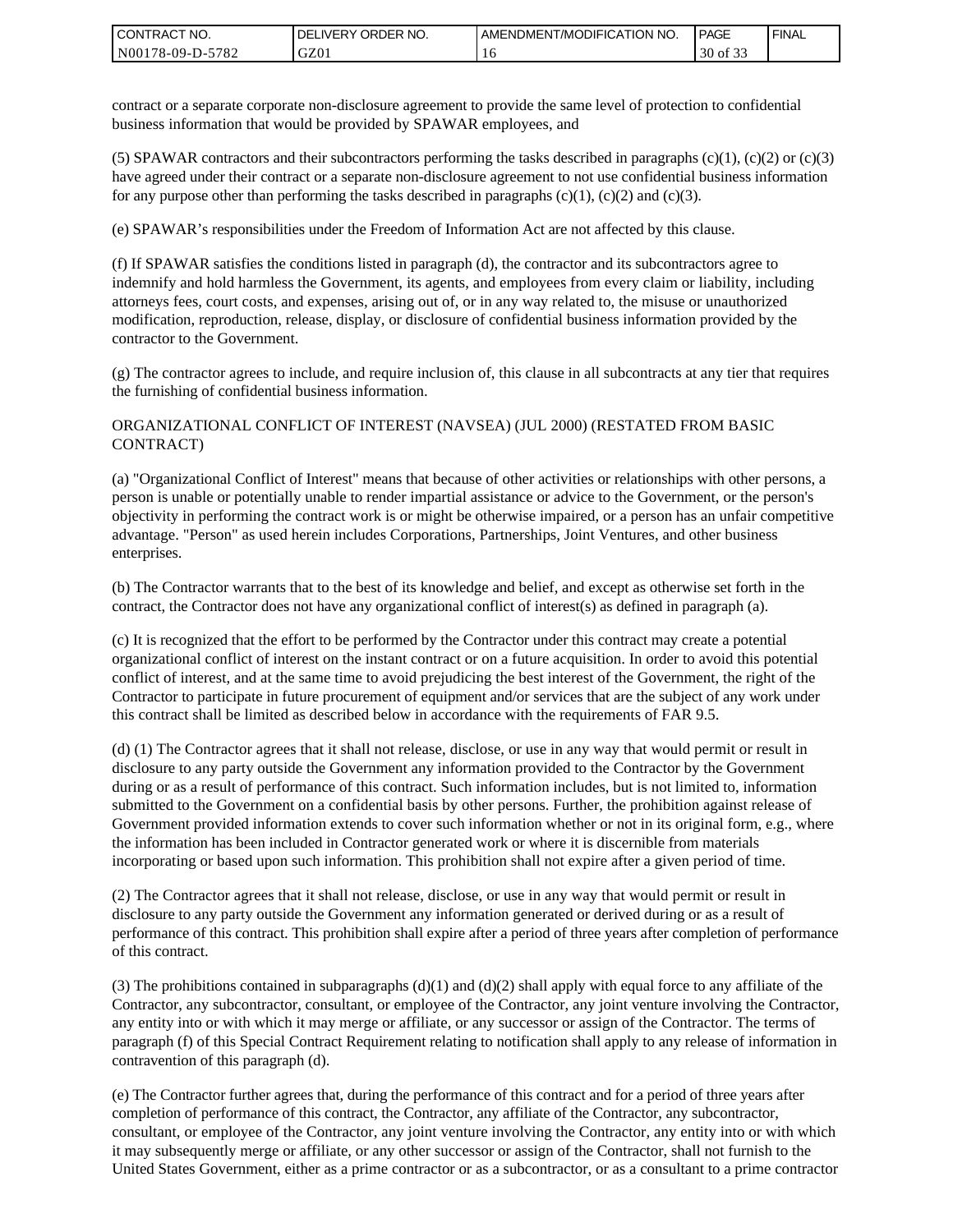| l CON <sup>-</sup><br>'TRACT NO. | NO.<br>ORDER<br>.IVERY<br>DELI | AMENDMENT/MODIFICATION NO. | <b>PAGE</b>                       | ' FINAL |
|----------------------------------|--------------------------------|----------------------------|-----------------------------------|---------|
| N00178-09-D-5<br>5782            | GZ01                           | . U                        | $\sim$ $\sim$<br>ΟĪ<br><u>. .</u> |         |

or subcontractor, any system, component or services which is the subject of the work to be performed under this contract. This exclusion does not apply to any recompetition for those systems, components or services furnished pursuant to this contract. As provided in FAR 9.505-2, if the Government procures the system, component, or services on the basis of work statements growing out of the effort performed under this contract, from a source other than the contractor, subcontractor, affiliate, or assign of either, during the course of performance of this contract or before the three year period following completion of this contract has lapsed, the Contractor may, with the authorization of the SeaPort/Task Order Contracting Officer, participate in a subsequent procurement for the same system, component, or service. In other words, the Contractor may be authorized to compete for procurement(s) for systems, components or services subsequent to an intervening procurement.

(f) The Contractor agrees that, if after award, it discovers an actual or potential organizational conflict of interest, it shall make immediate and full disclosure in writing to the SeaPort/Task Order Contracting Officer. The notification shall include a description of the actual or potential organizational conflict of interest, a description of the action which the Contractor has taken or proposes to take to avoid, mitigate, or neutralize the conflict, and any other relevant information that would assist the SeaPort/Task Order Contracting Officer in making a determination on this matter. Notwithstanding this notification, the Government may terminate the contract/Task Orders for the convenience of the Government if determined to be in the best interest of the Government.

(g) Notwithstanding paragraph (f) above, if the Contractor was aware, or should have been aware, of an organizational conflict of interest prior to the award of this contract or becomes, or should become, aware of an organizational conflict of interest after award of this contract and does not make an immediate and full disclosure in writing to the SeaPort/Task Order Contracting Officer, the Government may terminate this contract/task orders for default.

(h) If the Contractor takes any action prohibited by this requirement or fails to take action required by this requirement, the Government may terminate this contract for default.

(i) The SeaPort/Task Order's Contracting Officer's decision as to the existence or nonexistence of an actual or potential organizational conflict of interest shall be final.

(j) Nothing in this requirement is intended to prohibit or preclude the Contractor from marketing or selling to the United States Government its product lines in existence on the effective date of this contract; nor, shall this requirement preclude the Contractor from participating in any research and development or delivering any design development model or prototype of any such equipment. Additionally, sale of catalog or standard commercial items are exempt from this requirement.

(k) The Contractor shall promptly notify the Contracting Officer, in writing, if it has been tasked to evaluate or advise the Government concerning its own products or activities or those of a competitor in order to ensure proper safeguards exist to guarantee objectivity and to protect the Government's interest.

(l) The Contractor shall include this requirement in subcontracts of any tier which involve access to information or situations/conditions covered by the preceding paragraphs, substituting "subcontractor" for "contractor" where appropriate.

(m) The rights and remedies described herein shall not be exclusive and are in addition to other rights and remedies provided by law or elsewhere included in the basic contract or this task order.

(n) Compliance with this requirement is a material requirement of the basic contract and this task order.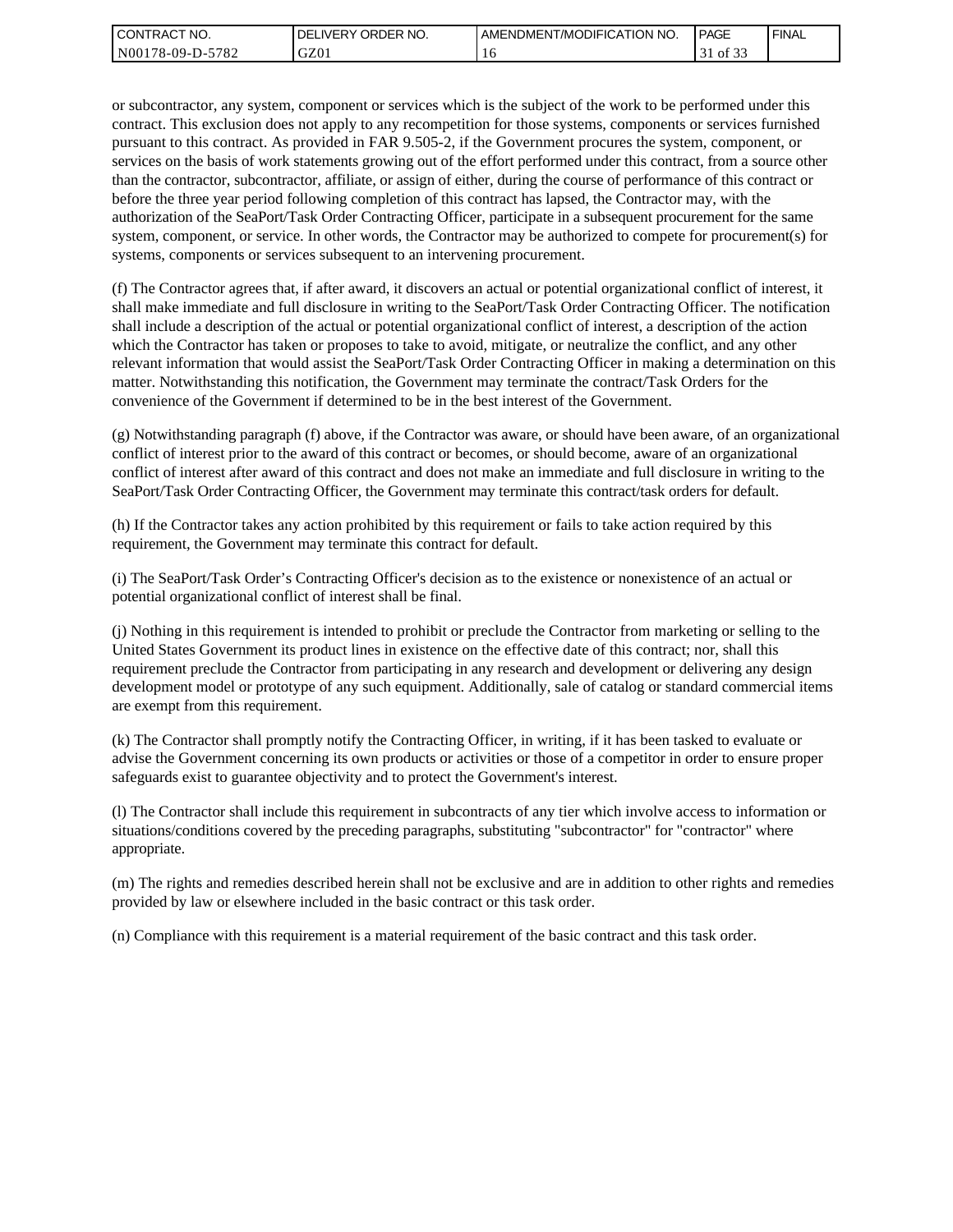| CONTRACT NO.     | ORDER <sup>'</sup><br>NO.<br><b>DELIVERY</b> | AMENDMENT/MODIFICATION NO. | PAGE                     | <b>FINAL</b> |
|------------------|----------------------------------------------|----------------------------|--------------------------|--------------|
| N00178-09-D-5782 | GZ01                                         | 1 U                        | $\bigcap$<br>of 33<br>32 |              |

# **SECTION I CONTRACT CLAUSES**

52.217-9 OPTION TO EXTEND THE TERM OF THE CONTRACT (MAR 2000)

(a) The Government may extend the term of this task order by written notice to the Contractor on or before the expiration of the task order; provided, that the Government gives the Contractor a preliminary written notice of its intent to extend at least 60 days before the task order expires. The preliminary notice does not commit the Government to an extension.

(b) If the Government exercises this option, the extended task order shall be considered to include this option clause.

(c) The total duration of this task order, including the exercise of any options under this clause, shall not exceed five years.

### 52.219-14 LIMITATIONS OF SUBCONTRACTING (DEC 1996)

Authorized subcontractors:

Nortel Government Solutions, Inc

Mandex, Inc.

Planned Systems International, Inc.

Dependable global Solutions, Inc

Cyber Squared, Inc.